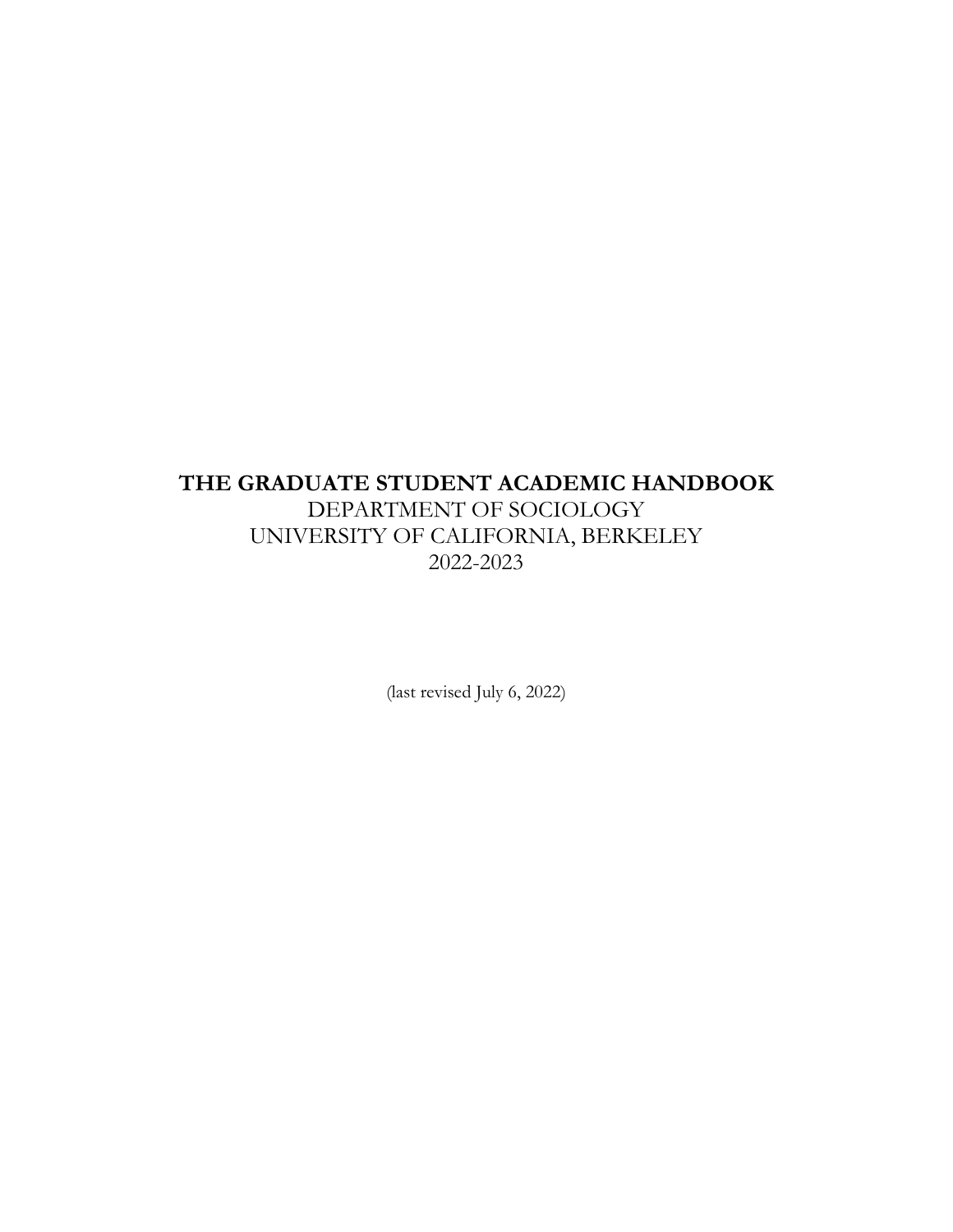## TABLE OF CONTENTS

| HOW TO SPEAK "BERKELEY"                         | $\overline{3}$ |
|-------------------------------------------------|----------------|
| TIMELINE FOR YEARS 1-4                          | 8              |
| <b>COURSEWORK</b>                               | 9              |
| THE MA PAPER                                    | 10             |
| THE QUALIFYING EXAM                             | 12             |
| THE DISSERTATION PROSPECTUS                     | 14             |
| <b>ADVANCEMENT TO CANDIDACY</b>                 | 15             |
| THE DISSERTATION                                | 16             |
| THE JOB MARKET                                  | 17             |
| <b>GRADUATION</b>                               | 21             |
| <b>FUNDING</b>                                  | 21             |
| ESTABLISHING CALIFORNIA RESIDENCY               | 24             |
| <b>DEPARTMENT PAPER PRIZES FOR PHD STUDENTS</b> | 25             |
| PHD PROGRAM RULES                               | 26             |
| MISCELLANEOUS ITEMS                             | 27             |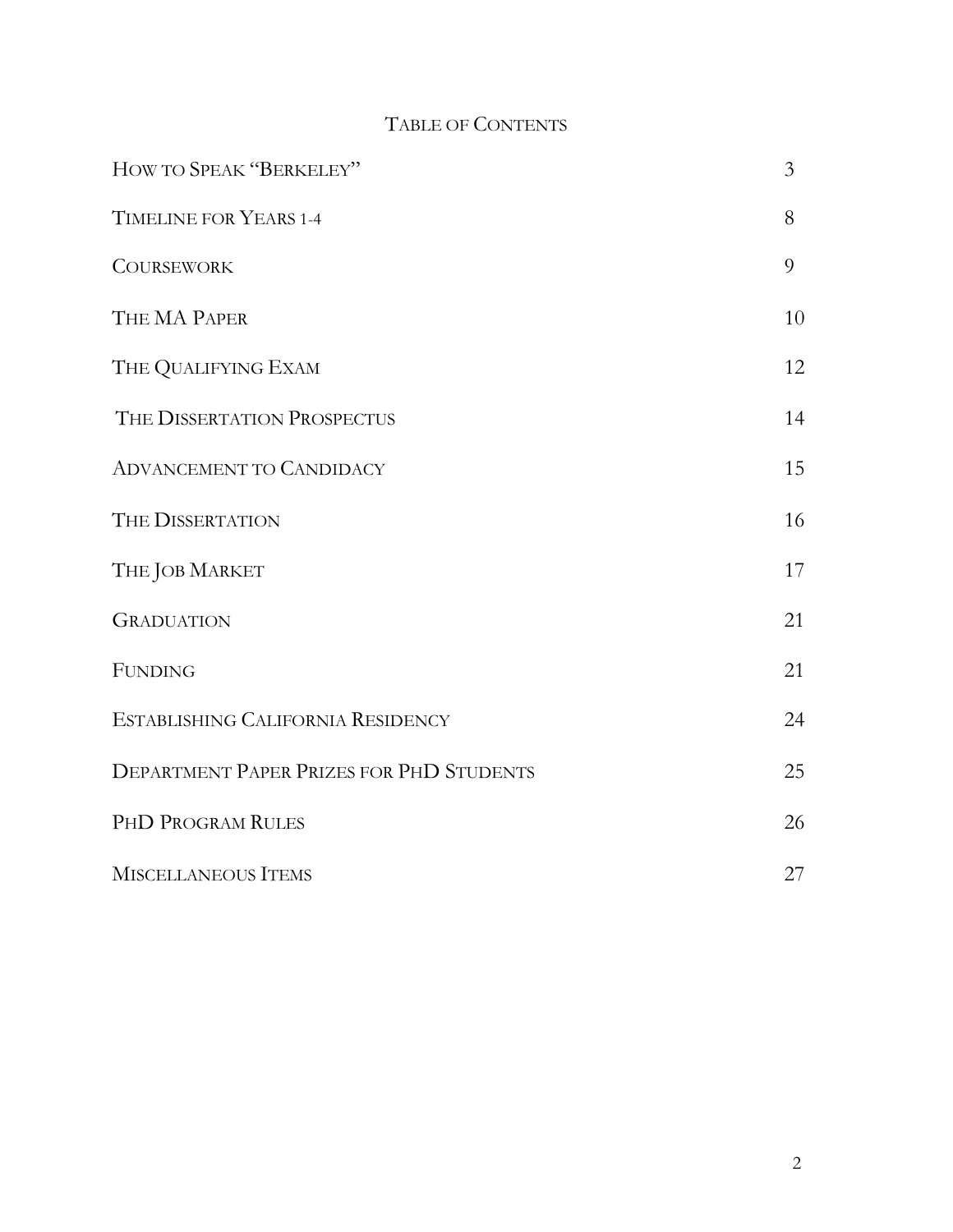## **HOW TO SPEAK BERKELEY**

|                                               | THE UNIVERSITY                                                                                                                                                                                                                                                                                                                                                                                            |  |  |  |  |  |
|-----------------------------------------------|-----------------------------------------------------------------------------------------------------------------------------------------------------------------------------------------------------------------------------------------------------------------------------------------------------------------------------------------------------------------------------------------------------------|--|--|--|--|--|
| University/UC                                 | The 10-campus UC system – Berkeley plus the other campuses.                                                                                                                                                                                                                                                                                                                                               |  |  |  |  |  |
| Campus                                        | Berkeley. (There's only 1 Cal, and it's in Berkeley!)                                                                                                                                                                                                                                                                                                                                                     |  |  |  |  |  |
| Graduate Division                             | The UCB department that oversees all graduate students in all colleges and<br>schools. Physical offices in 3rd & 4th floors of Sproul Hall. Virtual office at<br>http://grad.berkeley.edu/students/                                                                                                                                                                                                       |  |  |  |  |  |
| Berkeley time                                 | Classes are scheduled back-to-back: 8-10, 10-12, 12-2 To allow for time to<br>move between classes, they all start 10 minutes after the hour.                                                                                                                                                                                                                                                             |  |  |  |  |  |
| Semester                                      | A 17-week period of instruction and administration. Week 1 is devoted to<br>administration; weeks 2-15 are devoted to instruction (class sessions); week<br>16 to review (RRR week; see below); week 17 to administration (exams).                                                                                                                                                                        |  |  |  |  |  |
| Semester begins                               | The week before classes begin.                                                                                                                                                                                                                                                                                                                                                                            |  |  |  |  |  |
| Instruction begins                            | The 1 <sup>st</sup> day classes are held.                                                                                                                                                                                                                                                                                                                                                                 |  |  |  |  |  |
| Reading, Review, and<br>Recitation (RRR) week | Week 16 of the semester, used for exam preparation. Instructors cannot<br>cover any new material or require exams during this week.                                                                                                                                                                                                                                                                       |  |  |  |  |  |
|                                               | KEY DEPARTMENT PERSONNEL AND COMMITTEES                                                                                                                                                                                                                                                                                                                                                                   |  |  |  |  |  |
| Department Chair                              | A professor appointed by the Dean of Social Sciences in consultation with<br>faculty members for a term of 3 years. Oversees the day-to-day operations of<br>the department and develops its longer-term strategy in consultation with the<br>rest of the faculty. Cybelle Fox is the current Chair.                                                                                                      |  |  |  |  |  |
| Director of Graduate Studies<br>(DGS)         | A professor appointed by the department chair who supervises the graduate<br>program. Represents the department to the Graduate Division and chairs<br>CAP (described below). Mara Loveman is the current Director of Graduate<br>Studies.                                                                                                                                                                |  |  |  |  |  |
| Director of Student Services<br>(DSS)         | A staff member who oversees the graduate and undergraduate student<br>services, departmental curriculum and graduate student hiring. Anne Myers<br>is the current Director of Student Services.                                                                                                                                                                                                           |  |  |  |  |  |
| Graduate Student Advisor<br>(GSA)             | A staff member responsible for the Graduate Office. She or he is<br>knowledgeable about the departmental and campus-wide rules and<br>procedures on graduate education. Catherine Norton is the current GSA.                                                                                                                                                                                              |  |  |  |  |  |
| Personal Advisor (PA)                         | A sociology faculty member who advises students on their academic plans.<br>When students first enter the program they are assigned to the DGS as their<br>personal advisor. By the spring semester of their 1 <sup>st</sup> year, students are<br>expected to find a permanent advisor to provide them with guidance until<br>they have identified their dissertation chair and assembled a dissertation |  |  |  |  |  |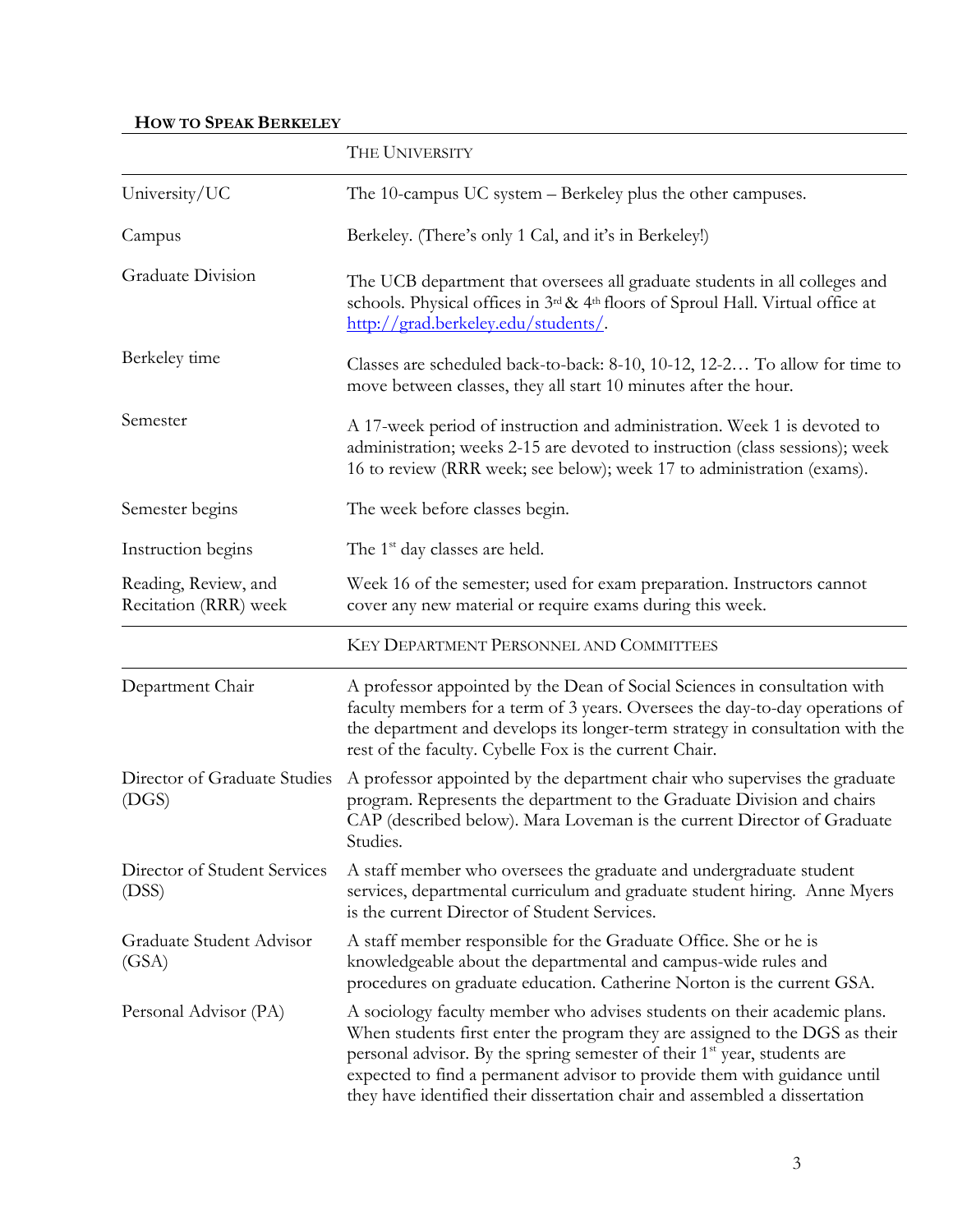|                                         | committee. Students can change their advisor by getting their new advisor to<br>sign a change of advisor form at any time. This is a very easy and non-<br>controversial process, so if students need to switch advisors, they should not<br>hesitate to do so. Students who are not yet advanced to candidacy must meet<br>with their advisor at least once per semester. The Graduate Study List form<br>should be presented to the advisor at the beginning of the semester for<br>signing. The signed form should be submitted to the Graduate Office. |
|-----------------------------------------|------------------------------------------------------------------------------------------------------------------------------------------------------------------------------------------------------------------------------------------------------------------------------------------------------------------------------------------------------------------------------------------------------------------------------------------------------------------------------------------------------------------------------------------------------------|
| Academic Senate Rep.                    | A UC Berkeley faculty member from outside the department who represents<br>the Academic Senate on the qualifying exam and dissertation committees.<br>For details on who is considered a member of the Academic Senate, see<br>Grad Div's <u>degree policy</u> .                                                                                                                                                                                                                                                                                           |
| Department Manager                      | The staff member who runs the department on a day-to-day basis. Michael<br>Schneider is the Department Manager. For information on other department<br>staff, see http://sociology.berkeley.edu/staff.                                                                                                                                                                                                                                                                                                                                                     |
| Committee on Academic<br>Progress (CAP) | Monitors students' progress through the program, reviews continuing<br>students' applications for fellowship competitions, and distributes<br>departmental financial support to continuing students. It consists of the<br>DGS and 2 or 3 other faculty members appointed by the department chair,<br>in consultation with the DGS.                                                                                                                                                                                                                        |
|                                         | VENUES FOR INTELLECTUAL STIMULATION AND PROFESSIONALIZATION                                                                                                                                                                                                                                                                                                                                                                                                                                                                                                |
| Colloquium                              | Research talk given by Berkeley faculty or faculty invited from elsewhere. It<br>is the department's intellectual crossroads. Students are expected to attend<br>unless they have a class conflict because it is an excellent opportunity for<br>professional socialization.                                                                                                                                                                                                                                                                               |
| Workshops                               | Small groups of faculty and students who meet to discuss research on a<br>particular topic; for example, gender/sexuality, methods and epistemology,<br>immigration, and culture/organizations/politics. For a list, see<br>http://sociology.berkeley.edu/graduate-student-workshops.                                                                                                                                                                                                                                                                      |
| Organized Research Units<br>(ORUs)      | Centers and institutes that are organized outside departments and that are<br>dedicated to research. Examples: Institute for Research on Labor and<br>Employment (IRLE), Institute for the Study of Societal Issues (ISSI), Center<br>for Chinese Studies, Institute for International Studies (IIS), Institute for<br>Government Studies. For a list see https://vcresearch.berkeley.edu/.                                                                                                                                                                |
|                                         | <b>FINANCIAL MATTERS</b>                                                                                                                                                                                                                                                                                                                                                                                                                                                                                                                                   |
| CA Resident                             | A US citizen or permanent resident (green-card holder) who has lived in CA<br>during the past year. All graduate students who are US citizens or permanent<br>residents MUST qualify as CA residents after the 1st year. For information<br>about qualifying for CA residency, see pp. 24-25                                                                                                                                                                                                                                                               |
| Nonresident                             | A US citizen or permanent resident who has not lived in CA during the past<br>year or a non-citizen, regardless of his/her/their residency history.                                                                                                                                                                                                                                                                                                                                                                                                        |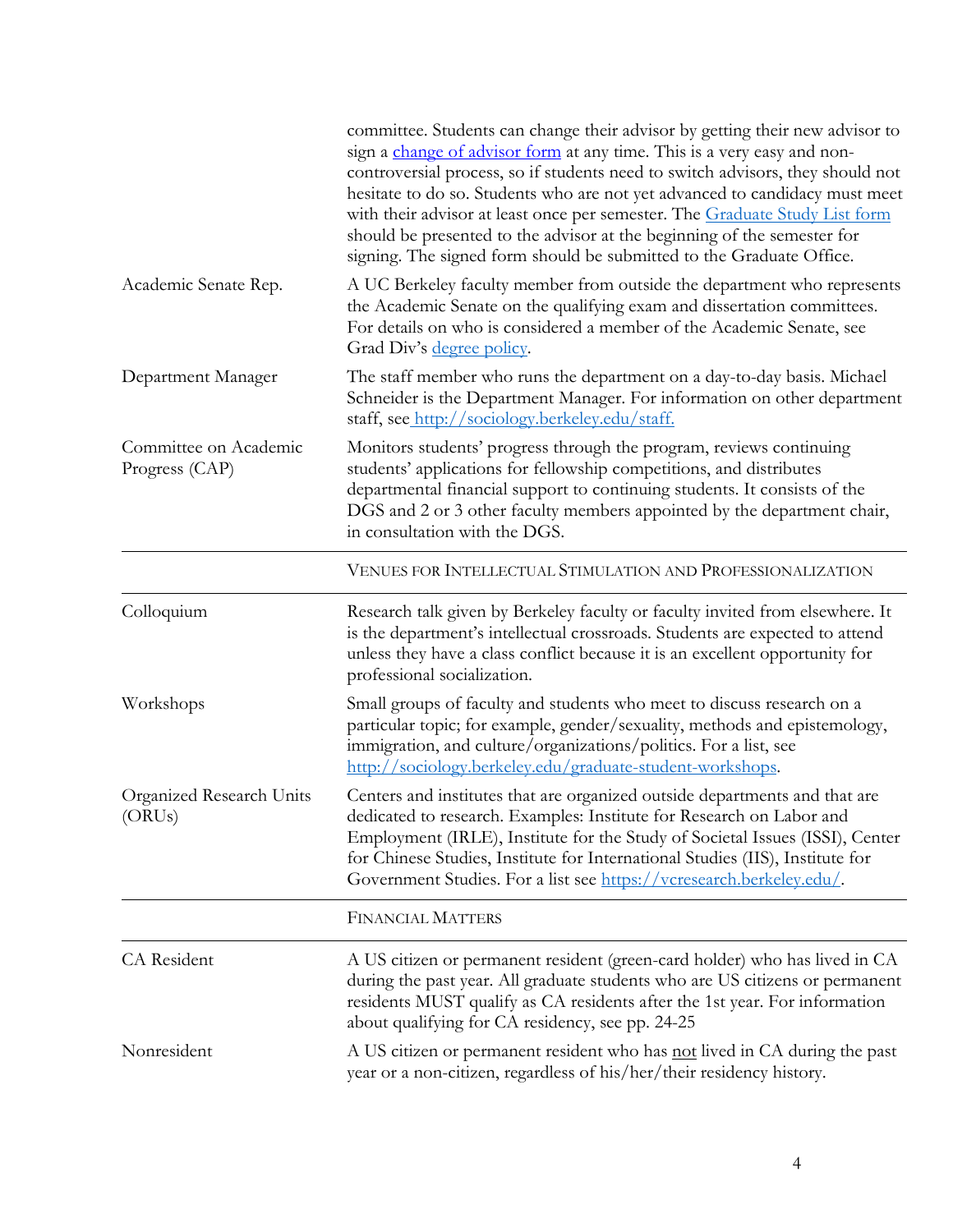| In-state Tuition and Fees                   | University fees: Student Services Fee, Tuition, Berkeley Campus Fee, Class<br>Pass Fee, and Health Insurance. Both CA residents and nonresidents pay<br>these fees.                                                                                                                                                                                                                                                                                                                                                                                                |
|---------------------------------------------|--------------------------------------------------------------------------------------------------------------------------------------------------------------------------------------------------------------------------------------------------------------------------------------------------------------------------------------------------------------------------------------------------------------------------------------------------------------------------------------------------------------------------------------------------------------------|
| Non-resident Supplemental<br>Tuition (NRST) | Extra tuition paid by nonresidents; paid by the Department for the 1 <sup>st</sup> year<br>for citizens from outside California and for the $1st$ to $4th$ years for non-<br>citizens in the 2022 cohort and the $1st$ to $5th$ years for non-citizens in the<br>2020-2018 cohorts (extra year due to Covid-19). Waived for 3 years after<br>students advance to candidacy, provided they advance by normative time<br>See https://registrar.berkeley.edu/tuition-fees-residency/residency-tuition-<br>purposes/exceptions.                                        |
| Graduate Student Instructor<br>(GSI)        | A half-time semester-long job (20 hours/week) that pays in-state tuition and<br>fees (not NRST) plus a salary. GSIs attend lectures and hold section<br>meetings with small groups of students - 20 or 25, depending on the course.<br>They also hold office hours, grade written work, and answer student<br>questions. See p. 23.                                                                                                                                                                                                                                |
| Graduate Student Researcher<br>(GSR)        | Research appointments in which tasks and number of hours worked per<br>week varies. They pay hourly wages; they sometimes pay in-state fees (not<br>NRST). See p. 23.                                                                                                                                                                                                                                                                                                                                                                                              |
| Readership                                  | Semester-long jobs that pay wages that vary with the number of students<br>assigned. At $25\%$ or higher (10+ hours/week), they pay in-state tuition and<br>fees (not NRST). Readers attend lectures and grade written work. See p. 24.                                                                                                                                                                                                                                                                                                                            |
| Doctoral Candidacy<br>Review (DCR)          | An annual review designed to ensure that doctoral students who have<br>advanced to candidacy are in good academic standing. Click on the Doctoral<br>Candidacy Review link under My Dashboard.                                                                                                                                                                                                                                                                                                                                                                     |
| Doctoral Completion<br>Fellowship (DCF)     | Available to advanced students through normative time $+1$ year of the<br>program, or later if granted a Grad Division extension. Normative time for<br>the 2022 cohort is 6 years; 7 years for the 2020 cohort, and 8 years for the<br>2019 and older cohorts. Extensions are due to Covid-19. Students must<br>have a current DCR on file to qualify. The DCF pays a 2-semester stipend<br>plus fees. See p. 21.                                                                                                                                                 |
| In Absentia                                 | A fully registered status at a reduced fee for those who are away from<br>campus and the Bay Area for the purposes of their research. Students must<br>be advanced to candidacy. Students are eligible for 4 semesters of In<br>Absentia. Fees are 15% of Tuition and the Student Services Fees plus the full<br>cost of Student Health Insurance Program Fee (SHIP). The cost for 2021-22<br>is \$3,986. The application form is found under My Dashboard: Special<br>Enrollment Petition link. Deadlines: fall deadline is July, spring deadline is<br>December. |
| Filing Fee                                  | A reduced fee $\left(\frac{1}{2}\right)$ of the Student Services Fee) for students who have<br>completed all requirements except for filing the dissertation. It may be used<br>only when a student was registered the semester before and expects to file. It<br>can be used only one time. SHIP is not included. Students who do not file<br>the semester they take Filing Fee must re-enroll and are subject to non-<br>resident state tuition (NRST) if filing in the Fall or Spring as an out-of-state                                                        |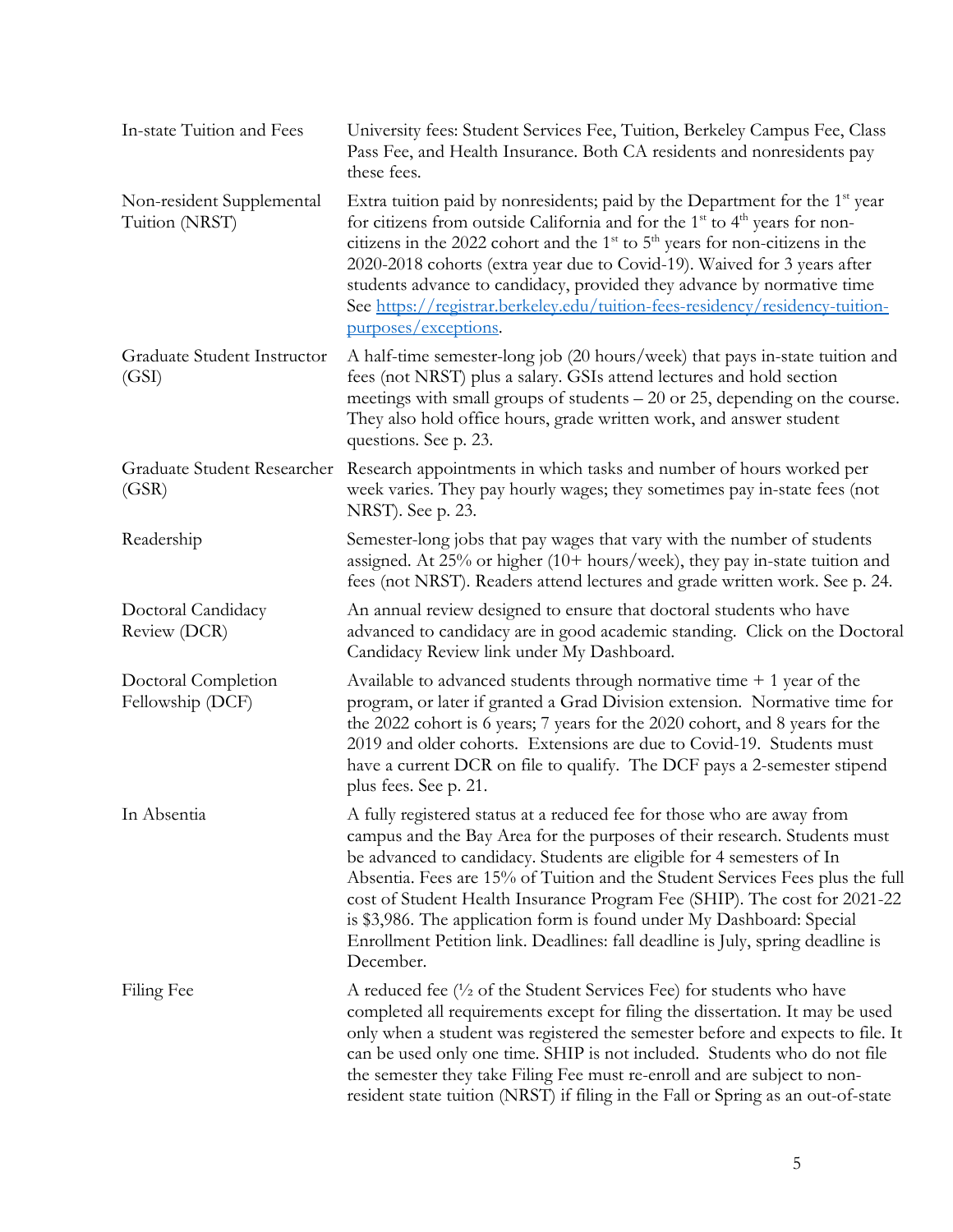|                      | resident. Students must apply for Filing Fee status by the end of the 1st<br>week of classes of the semester they intend to file. The application form is<br>found under My Dashboard: Special Enrollment Petition link.                                                                                                                                                                                                                                                                                                                                                                                     |
|----------------------|--------------------------------------------------------------------------------------------------------------------------------------------------------------------------------------------------------------------------------------------------------------------------------------------------------------------------------------------------------------------------------------------------------------------------------------------------------------------------------------------------------------------------------------------------------------------------------------------------------------|
| Lowenthal Fellowship | A departmental fellowship awarded to students in the 2022 cohort who<br>complete a prospectus by June $30th$ of their 4th year and who have GSI'd at<br>least twice in Sociology. Cohorts 2017-2020 have until June $30th$ of their 5th<br>year to complete their prospectus (extension due to Covid-19) and also must<br>have GSI's at least twice in Sociology. The Lowenthal fellowship provides a<br>\$10,000 stipend and fees for a semester. It comes with a \$5,000 advancement<br>incentive. Students who advance in time but haven't GSI'd twice will receive<br>the \$5,000 advancement incentive. |

|                           | MILESTONES IN THE PHD PROGRAM                                                                                                                                                                                                                                                                                                                                                                                                                                                                                                                                                                                                                                                                                                                            |
|---------------------------|----------------------------------------------------------------------------------------------------------------------------------------------------------------------------------------------------------------------------------------------------------------------------------------------------------------------------------------------------------------------------------------------------------------------------------------------------------------------------------------------------------------------------------------------------------------------------------------------------------------------------------------------------------------------------------------------------------------------------------------------------------|
| Normative Time            | The time it is supposed to take to (a) advance to candidacy and (b) complete<br>the PhD program. Each PhD program has its own normative time, set<br>through negotiation between the department and Graduate Division. For<br>sociology, time to advance is normally 4 years and time to degree is 6<br>years. With the Covid-19 related extension the Grad Division granted, there<br>are now three tiers of normative time and time to degree. Cohorts 2019+<br>have 5 years to advance and 8 years in time to degree (two-year<br>extension). Cohort 2020 has 5 years advance and 7 years in time to degree<br>(one-year extension). Cohort 2022 follows the normal timeline of 4 years to<br>advance, and 6 years for time to degree (no extension). |
|                           | Students remain in candidacy through normative time $+$ two years if their<br>dissertation chair is satisfied with their progress being made on the PhD.<br>This means the 2022 cohort's candidacy becomes lapsed starting year 9; the<br>2020 cohort becomes lapsed starting year 10, and the older cohorts are<br>lapsed starting at year 11.                                                                                                                                                                                                                                                                                                                                                                                                          |
| Master's (MA) Paper       | An empirical research paper. The goal is to produce something that could,<br>with revision, be submitted to a scholarly journal. It is evaluated by 2 or 3<br>sociology faculty members. See pp. 10-11.                                                                                                                                                                                                                                                                                                                                                                                                                                                                                                                                                  |
| MA Paper Advising Meeting | A 1-hour meeting where the readers of the MA paper, who have already<br>agreed to approve the MA paper, meet with the student to discuss how to<br>prepare the MA paper for submission to a journal and plan the remainder of<br>the student's graduate school career. Students must bring a Title Page for<br>the MA paper and the MA Conference Report Form to the conference.                                                                                                                                                                                                                                                                                                                                                                         |
| Qualifying Exam (QE)      | A 2- to 3-hour oral exam during which 4 faculty members (3 from Sociology,<br>1 from another UCB department) test the student's comprehension of<br>fundamental facts and principles in at least 3 subject areas (theoretical,<br>substantive, or methodological) and determine whether the student has the<br>ability to think incisively and critically about these areas. At least 3 weeks<br>prior to the QE date, students must submit the departmenal QE Application                                                                                                                                                                                                                                                                               |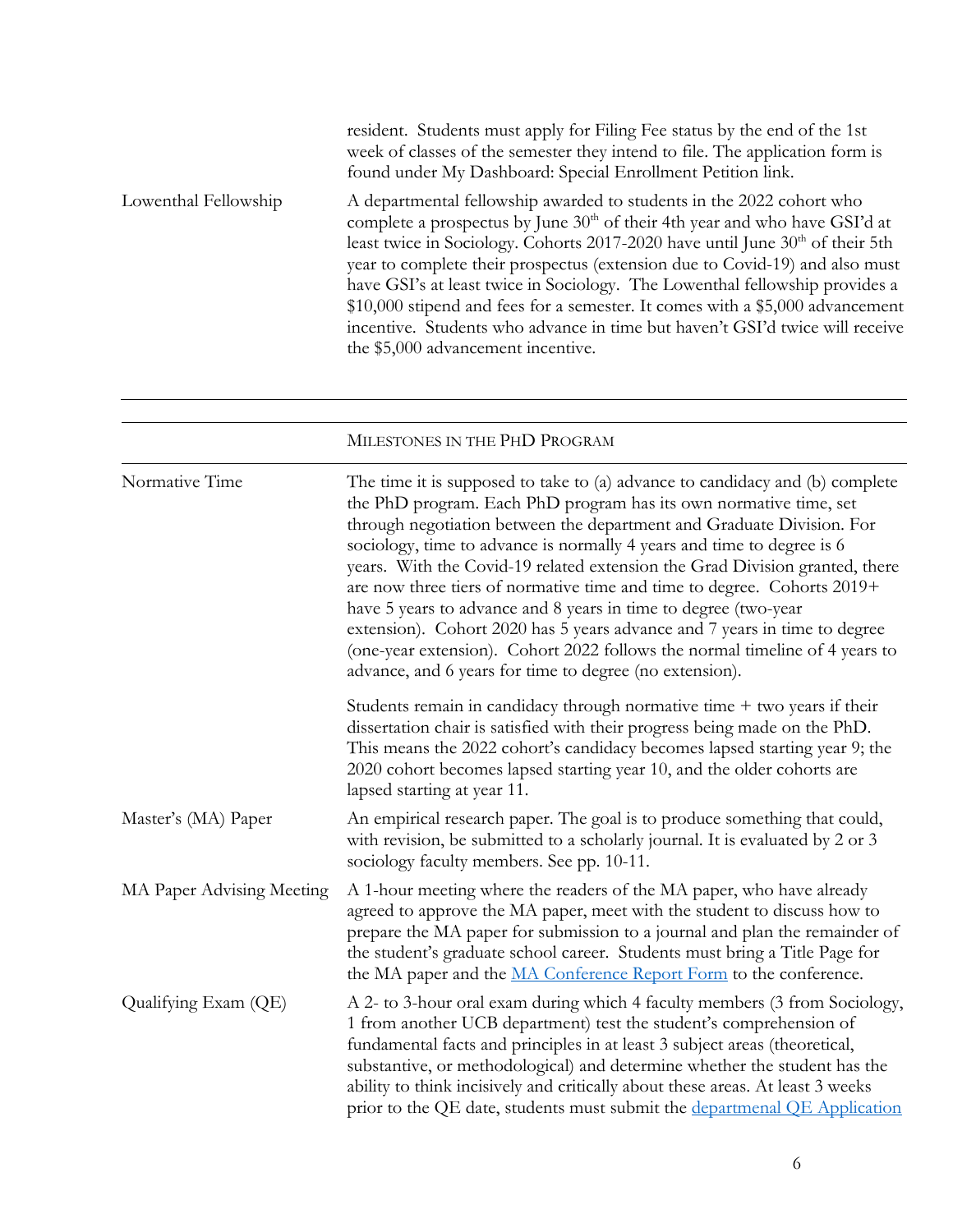|                                | Form to the Graduate Student Advisor and complete the online QE<br>Application Form under My Dashboard: Higher Degree Committees Form.<br>Exams may be held entirely remotely or in a hybrid format. See pp. 12-14.                                                                                                                                                |
|--------------------------------|--------------------------------------------------------------------------------------------------------------------------------------------------------------------------------------------------------------------------------------------------------------------------------------------------------------------------------------------------------------------|
| Orals                          | One way to approach the QE, which requires that 1 of 3 subfields be theory;<br>the other 2 can be substantive, or 1 can be substantive and the other<br>methodological. Preparation usually involves reading in each field and often<br>involves writing memos or essays that faculty approve before the QE.                                                       |
| Tutorials                      | The other (less common) approach to the QE, which requires exams in 3<br>substantive or methodological subfields, with theory woven throughout.<br>Tutorials vary, but usually involve reading in each field and writing essays<br>that are usually longer than those written for the orals approach.                                                              |
| Dissertation                   | An original piece of research, usually but not always empirical. It can take the<br>form of a single long piece of work (book form) or a series of 3 related<br>papers (article form). See p. 16-17.                                                                                                                                                               |
| <b>Dissertation Committee</b>  | 3 or more faculty, 1 of whom must be an Academic Senate member from<br>outside the Department of Sociology at UC Berkeley, who advise students<br>on their dissertation research, read the finished dissertation, and sign the title<br>page so that the student can file the dissertation with Graduate Division.                                                 |
| <b>Dissertation Prospectus</b> | A plan of dissertation research describing the problem you have chosen to<br>study and why it is important, as well as the specific questions you will pose<br>and the method you will use to answer them. Must be approved by the<br>dissertation chair, but most students also seek feedback from other members<br>of their dissertation committee. See p.14-15. |
| Advancement to Candidacy       | Official University milestone. Students advance to candidacy when they have<br>completed all requirements but the dissertation - all coursework, MA paper,<br>qualifying exams, and their dissertation chair has signed off on their<br>prospectus. Also known as becoming ABD - all but dissertation. See pp. 15-<br>16.                                          |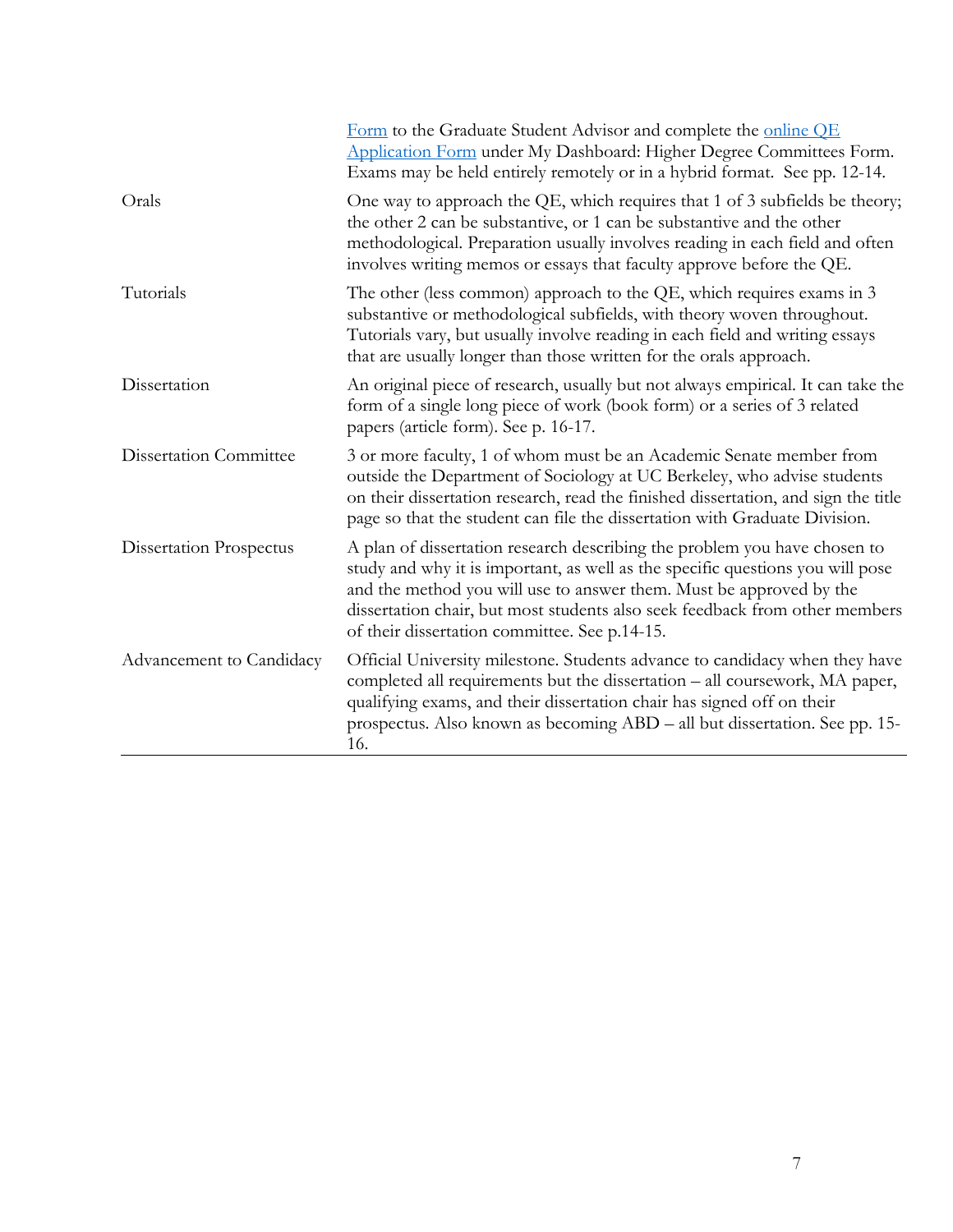#### **TIMELINE FOR YEARS 1 TO 4**

One of the keys to successfully managing a graduate sociology program is long-range planning. It is important that students have a clear idea of exactly what needs to be done and by when to progress to degree completion in a timely fashion. The following timeline gives a good idea of what a typical graduate student career should look like from year 1 to year 4, when the dissertation prospectus is approved and students advance to candidacy (become "ABD" – all but dissertation). As an exception due to Covid-19, cohorts 2018-2020 have an extra year to finish coursework.

| <b>Semester</b>                                                                   | $\mathbf{1}$ | $\overline{2}$                     | <b>Summer</b><br>$\mathbf{1}$ | $\overline{3}$ | $\overline{\mathbf{4}}$            | <b>Summer</b><br>$\mathbf{2}$ | $\overline{5}$       | 6 | <b>Summer</b><br>3 | $\overline{7}$                            | 8                                                                         |
|-----------------------------------------------------------------------------------|--------------|------------------------------------|-------------------------------|----------------|------------------------------------|-------------------------------|----------------------|---|--------------------|-------------------------------------------|---------------------------------------------------------------------------|
| <b>Theory</b><br>(201A&B)                                                         | 201A         | 201B                               |                               |                |                                    |                               |                      |   |                    |                                           |                                                                           |
| Methods <sup>*</sup><br>(271 & 273)                                               | 271A<br>271B | or 271A<br>271C or<br>273          |                               | 273            | 271C or<br>273                     |                               |                      |   |                    |                                           |                                                                           |
| <b>Substantive</b><br>(280, 290)                                                  | $\mathbf{1}$ | $\mathbf{1}$                       |                               | 1 or 2         | $\mathbf{1}$                       |                               | $\mathbf{1}$         |   |                    |                                           |                                                                           |
| <b>Suggested</b><br><b>Writing and</b><br>Professional<br>Development<br>Courses" |              |                                    |                               | 275"           | or 275**                           |                               | 285" or<br>286**     |   |                    | 275"                                      | or $275$ **                                                               |
| Proseminar<br>(200)                                                               | X            |                                    |                               |                |                                    |                               |                      |   |                    |                                           |                                                                           |
| Colloquium                                                                        | X            | X                                  |                               | X              | X                                  |                               | X                    | X |                    | X                                         | X                                                                         |
| <b>Milestones</b>                                                                 |              | MA<br>Paper<br>Planning<br>Meeting |                               |                | MA<br>Paper<br>Planning<br>Meeting |                               | MA paper<br>approved |   | Begin QE<br>Prep   | QE<br>Dissertation<br>Advising<br>Meeting | <b>Dissertation</b><br>prospectus<br>approved<br>Advance to<br>Candidacy" |

Notes: • Soc. 271A is sometimes offered in the fall semester and sometimes in the spring semester. Students can defer 271C until spring of 2<sup>nd</sup> year to take a qualitative methods course (ethnography, interviewing, or historical methods). •• Writing and professional development courses do not count toward the 11-course Ph.D. requirement. \*\*\* Those in the 2022 cohort who advance to candidacy by June 30<sup>th</sup> of their 4<sup>th</sup> year are eligible for the Lowenthal Fellowship. Cohorts 2017-2020 have through June 30<sup>th</sup> of their 5<sup>th</sup> year.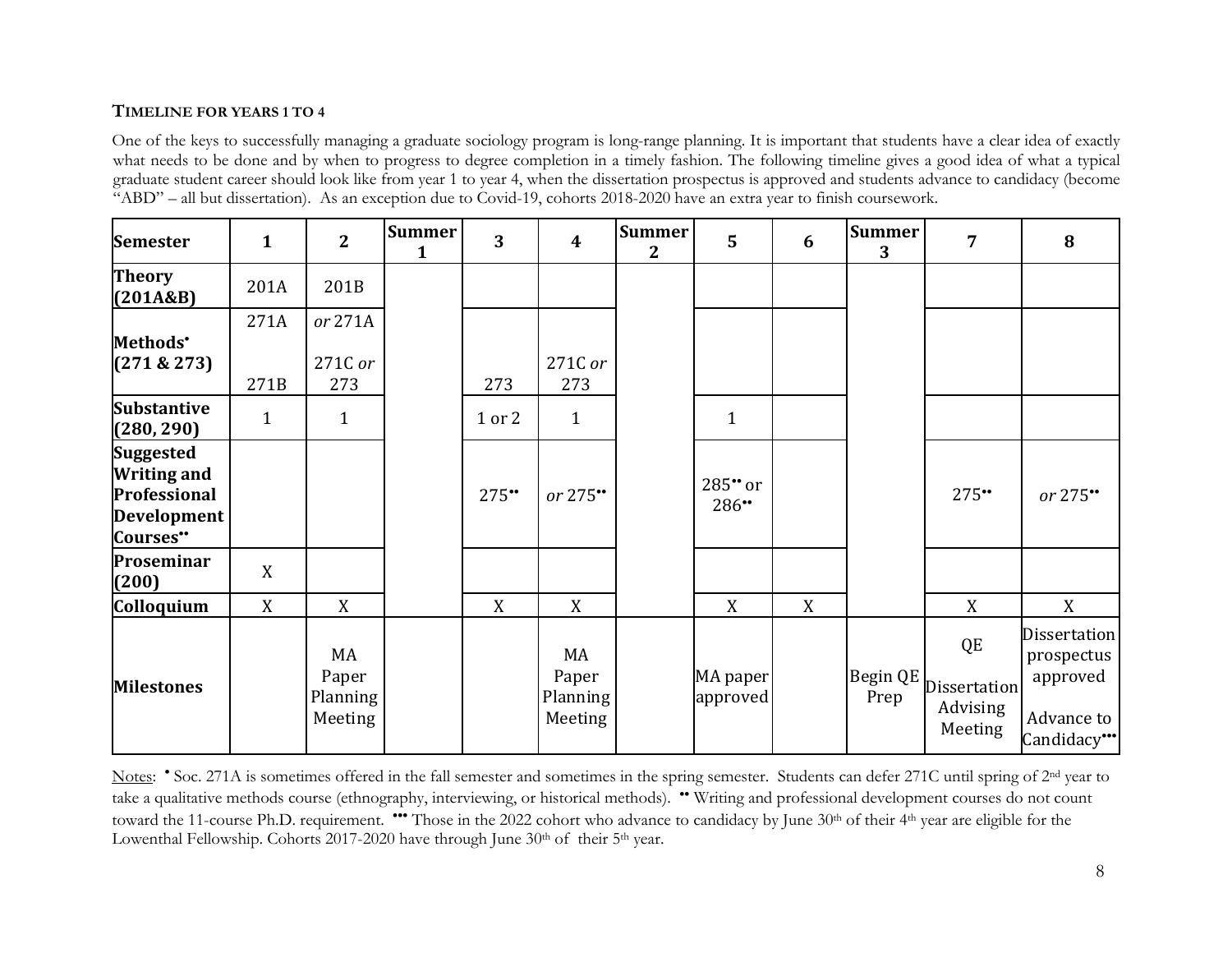## **COURSEWORK**

All coursework must be completed before taking the QE.

## *Proseminar*

Students are required to attend the weekly graduate proseminar (Sociology 200) in the fall of their  $1<sup>st</sup>$ year. Occasionally, the proseminar is held every 2 weeks throughout the fall and spring. It offers an introduction to the faculty, as well as advice about getting through the program.

## *Colloquium*

Students are expected to attend the sociology colloquium. The colloquium is generally a "who's who" of contemporary sociology. Attending is an efficient and lively way of getting an overview of the discipline.

## *Courses*

A minimum of 11 courses are required, plus the proseminar (200).

- Theory sequence: 201A-B
- Methods sequence: 271A-B-C plus 1 advanced methods (273) or, subject to the approval of the DGS, 1 advanced methods course outside the department
	- o Students can petition to waive out of 271B and/or 271C as follows:
		- With the approval of the DGS, students can replace 271B and/or 271C with quantitative methods courses outside the department.
		- With the approval of the DGS and a faculty member who examines a student on methods, a student may fulfill all or part of the methods sequence through a combination of exams, exercises, and written work. If a student waiving this way does not have a previous MA, he/she/they must take an additional course in place of any waived methods course(s).
		- Students with a previous MA should see "Students Entering with an MA" below.
- Substantive courses: 2 280s, which are introductions to subfields (e.g., gender, immigration, economy and society, law, development)
- 3 other courses: any combination of 202 (advanced theory), 273, 280, 290 (special topics), or up to 2 299s (substantive, 3- or 4-unit, letter-graded independent study)

Note: Before the MA can be approved, students must have taken at least 201A-B, 271A-B-C, 2 280s, and 1 other course (8 courses total). Before advancing to candidacy, students must have taken at least 11 courses, as described above.

Note: Writing and professional development courses (275, 285, and 286) do not count toward the 11-course minimum, although they are strongly recommended. Language courses do not count either.

## *Courses outside the Department*

With the approval of the student's advisor, 2 courses outside the department can be counted as substitutes for elective courses. Cross-listed courses, which have a Soc course number and a course number for another department or school, are considered to be inside the department

Course descriptions for the current and past semesters are available at [http://sociology.berkeley.edu/index.php?page=graduate\\_courses.](http://sociology.berkeley.edu/index.php?page=graduate_courses) All graduate courses (including those not offered in the current semester) are listed in the [Berkeley Academic Guide](http://guide.berkeley.edu/graduate/degree-programs/sociology/#coursestext.)[.](http://guide.berkeley.edu/graduate/degree-programs/sociology/#coursestext)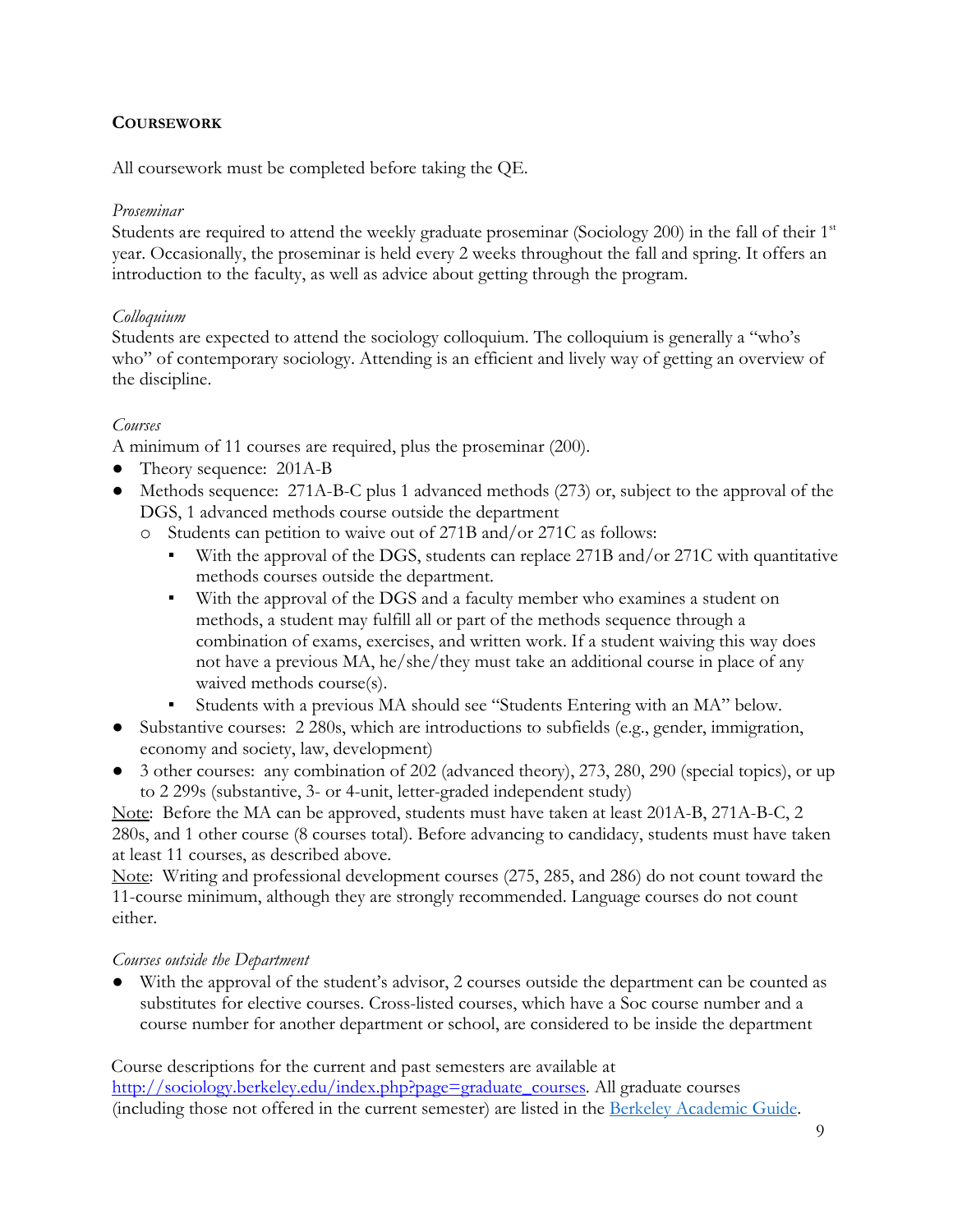## *Students Entering with an MA*

Students who enter the program with an MA must meet with the DGS during their  $1<sup>st</sup>$  semester to work out an acceptable program of coursework. This will depend on the MA field and what students learned during their MA.

- Normally, students who enter with an MA take the standard 8 pre-MA required courses: 201A-B, 271A-B-C, 2 280's, plus 1 other course.
- Students can petition to waive up to 5 of the 8 pre-MA required courses and replace them with courses taken during their MA studies. If waived out of any of required course, students must take a minimum of 3 courses pre-MA.

## *Strongly Recommended: Writing and Professional Development Courses*

We encourage students to take Research Design (275) in their 2nd year to guide them as they finish their master's paper. Students can also sign up for a [faculty-sponsored workshop](http://sociology.berkeley.edu/graduate-student-workshops) (292) to develop their MA paper and other research, and to prepare research papers for submission to a journal. We also encourage students to enroll in Professional Writing (286) or Doctoral Dissertation and MA Paper Research (285) for the same purposes.

#### *Grades*

Students need to pass all graduate-level courses with a grade of B or better. Failure to do so will delay their progress in the program and might lead to their termination from the program.

## **THE MA PAPER**

Students must write a Master's paper that is approved by an MA committee composed of 2-3 faculty members (see "MA Committee" below). Sometimes these papers begin as coursework, but the finished product is significantly more developed than a typical term paper and always requires MA Committee input and guidance throughout the process.

## *MA Committee*

By the fall of their 2<sup>nd</sup> year, students should select 2 faculty members for their MA committee. Typically, the student's Personal Advisor is the chair (a.k.a. 1<sup>st</sup> reader). Students are expected to work closely with the 1<sup>st</sup> reader to design, conduct, and write up the research. The 2<sup>nd</sup> faculty member, or 2<sup>nd</sup> reader, will contribute to the design phase and read at least the penultimate draft of the MA paper. (Note that the faculty members on this committee may change, depending on the direction the student's research takes.)

## **NEW REQUIREMENT BELOW, approved by faculty 3/6/19**

## *MA Paper Planning Meeting*

By the end of May of their first year, students should schedule a meeting (up to 1 hour) with their MA committee to discuss the following points:

- Their research question why is it important, substantively and/or theoretically?
- The connection between their research question and 1-2 sociological literatures what news could the proposed research add to the literature?
- The source of data what field site(s), existing data (survey, text, etc.), or source of historical data would be appropriate to answer the research question?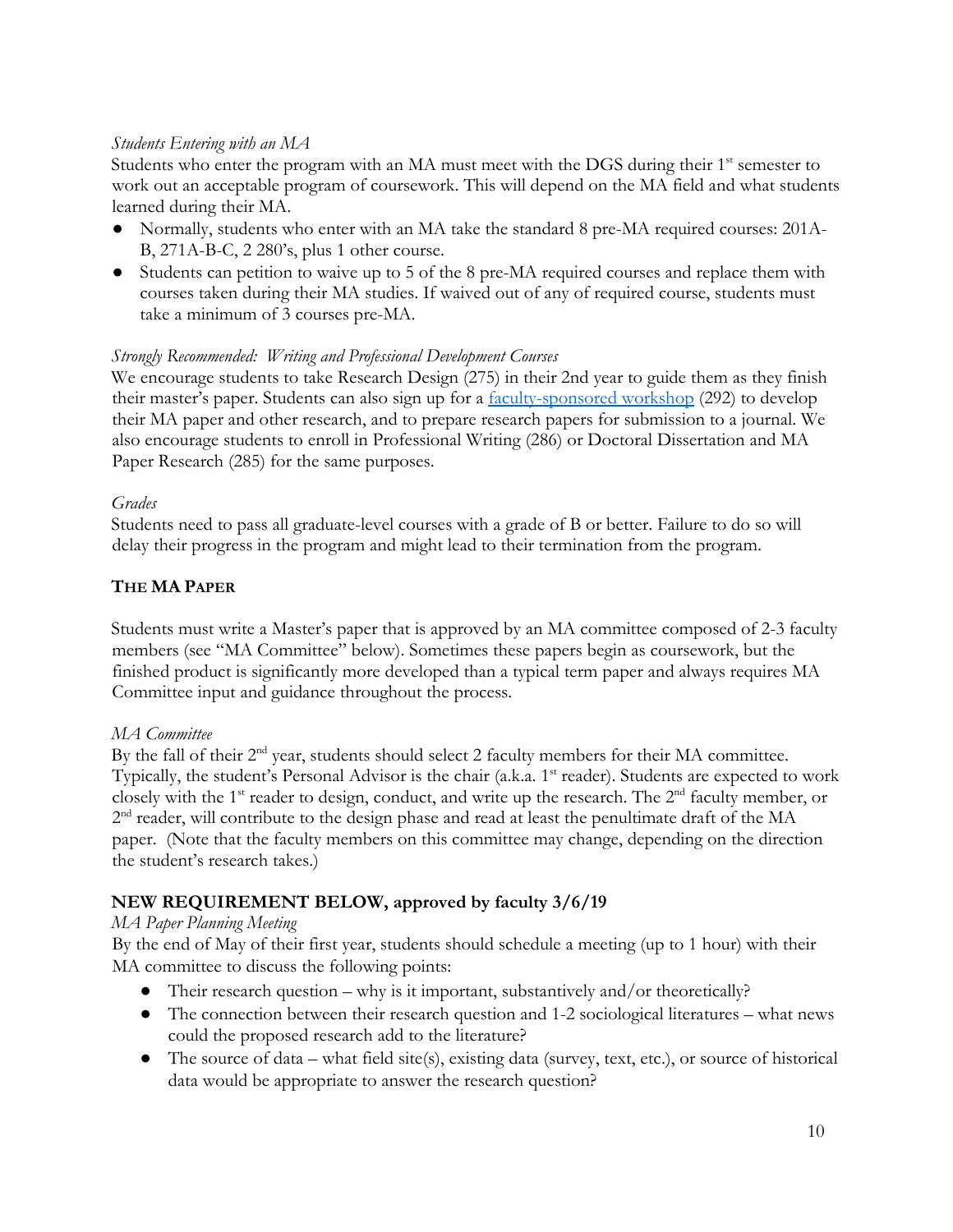One week before the meeting, they should give their MA committee a 1,500-word proposal (plus references list) covering the points outlined above. In this proposal, students could also discuss issues facing them; for example, the literature(s) they might need to read but haven't read yet, the problems they face getting access to field sites, and uncertainties they have about what existing data or archives would be appropriate.

This meeting will be required for all first-year students beginning with the 2019-20 cohort. Students should also convene a follow-up meeting with two faculty members early in the fall of their  $2<sup>nd</sup>$  year, to report on their successes, failures, and surprises, and to plan for continuing their work on their master's paper during the second year.

## *MA Paper Approval & Advising Meeting*

The MA paper must be approved by fall of the  $3<sup>rd</sup>$  year in the program (by the end of the  $5<sup>th</sup>$ semester), although cohorts 2020 and 2019 may take until fall of the  $4<sup>th</sup>$  year if impacted by the Covid-19 pandemic. After readers agree to approve the MA paper, the student convenes a MA Advising Meeting. At this meeting, the readers discuss how to prepare the MA paper for submission to a journal. They also help students plan the remainder of their graduate school careers.

Students must provide the title page for the MA paper and the [MA Meeting Report Form](https://sociology.berkeley.edu/academic-handbook-and-forms) at the conference. The title page should include the student's name, the paper title, the conference date, and committee members' names and space for their signatures.

At the conclusion of the meeting, the 1<sup>st</sup> reader fills in the MA Meeting Report Form, summarizing the meeting, and turns it in to the Graduate Office. This Form is kept on record in the student's file. The student emails a .pdf copy of the approved MA paper to the Graduate Student Adviser, with the signed Title Page at the front.

In rare cases, the committee may recommend that students be granted a terminal MA rather than continuing in the program. Such recommendations must be reviewed by CAP and Graduate Division.

Note: Students must be registered during the term, fall or spring, in which the MA Advising Meeting is held.

## *Students Entering with an MA*

Students who enter the program with an MA are also required to produce a research paper equivalent in scope and content to a Berkeley MA paper. They may write this paper while enrolled at Berkeley or they may submit a paper they wrote prior to coming to Berkeley.

During their 1<sup>st</sup> semester at Berkeley, students entering the program with an MA should inform the DGS how they plan to satisfy this requirement. If they plan to do the research while enrolled at Berkeley, they should follow the procedures listed above. If they already have a paper they would like to have evaluated, they should submit it to the DGS who will, after consulting with the student, appoint a committee of 2 faculty readers. After both readers have agreed to approve the MA paper (it may need to be revised before approval is granted), the student should arrange an MA Advising Conference, as described above.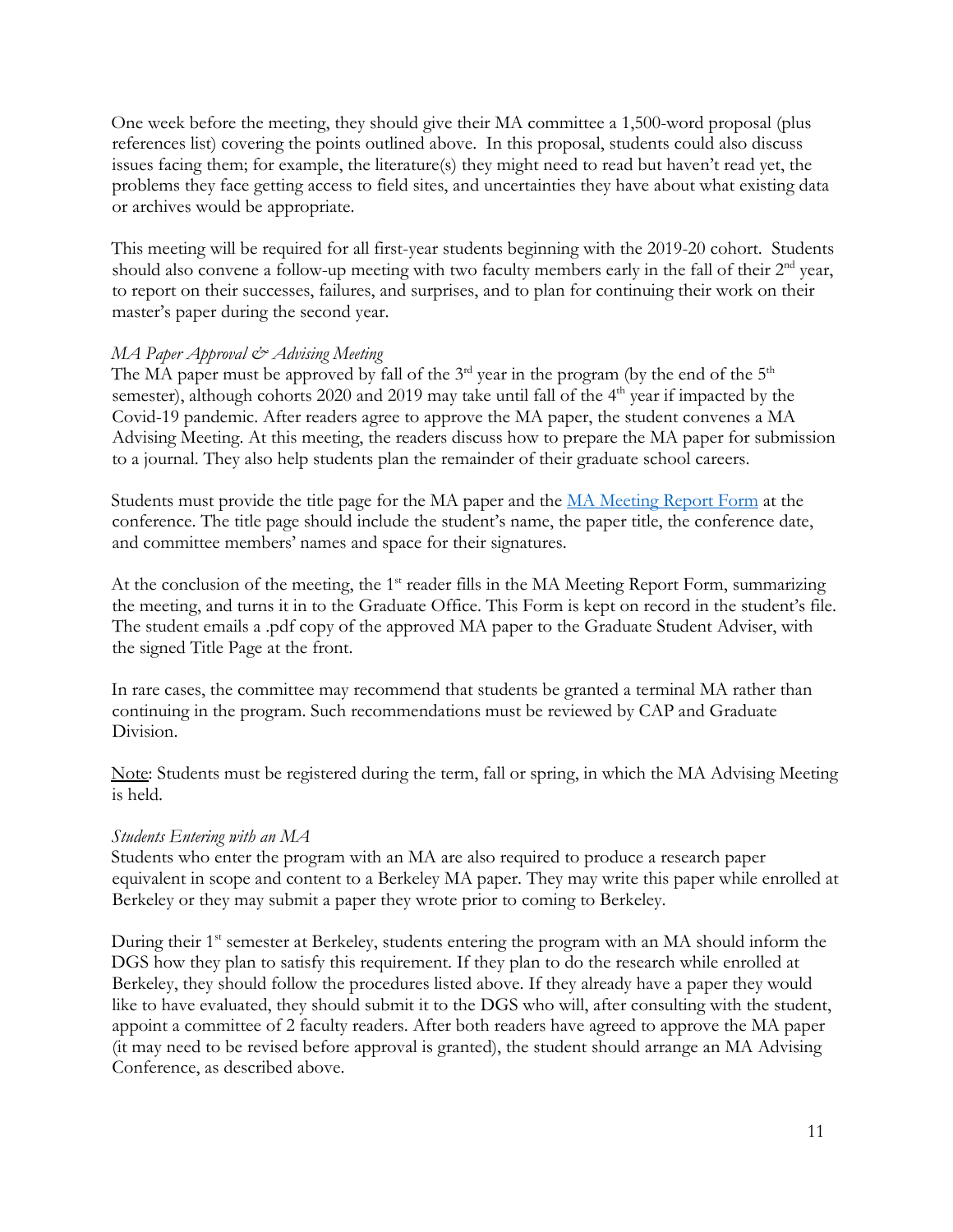## **THE QUALIFYING EXAM (QE)**

The purpose of the Qualifying Exam is to ascertain the student's comprehension of fundamental facts and principles that apply to at least 3 subfields of sociology. It also determines whether the student has the ability to think incisively and critically about the theoretical and the practical aspects of these subfields.

The QE should be completed no later than the fall semester of the  $4<sup>th</sup>$  year in the program  $(7<sup>th</sup>$ semester) with the exception of the 2020-2018 cohorts who have through the fall semester of their 5<sup>th</sup> year because of Covid-19-related delays. For students who enter the program with an MA and have their previous MA paper approved, completion should be no later than the fall of their 3<sup>rd</sup> year in the program  $(5<sup>th</sup>$  semester).

## *Eligibility*

To be eligible to take the QE, students must have met the following requirements:

- All required coursework must be completed before the QE and the student must be registered the term in which the exam is taken. Early in the QE process, consult with the Graduate Student Advisor to be sure that all required courses have been completed.
	- o If a student is taking any required class during the same semester as the QE, the exam must be taken during RRR or Finals Week.
- Students may take their QE during summer and winter breaks, as long as they were registered in the previous term or are registered for the upcoming semester.
- Students must earn at least a B average in all coursework taken while in graduate standing.
- At least 2 weeks prior to the QE date, students must submit the Graduate Division QE application in [CalCentral](https://calcentral.berkeley.edu/) and email the [departmental QE Application Form](http://sociology.berkeley.edu/academic-handbook-and-forms) [to](http://sociology.berkeley.edu/documents/grads/QE%20orals.pdf) the Graduate Student Advisor.

## *Preparing for the QE*

There are two approaches to fulfilling the QE requirement: orals and tutorials.

*Orals*. Most students choose the orals approach, which requires specializing in theory plus 2 substantive subfields. During the oral exam, each member of the committee gets 20 minutes to ask questions that test students' knowledge in their chosen fields. "Outside" members may ask questions, but they are not obligated to do so. Without aids, students are expected to address questions to the best of their ability.

*Tutorials*. The Tutorials QE requires students to write papers for 3 different substantive subfields. Theory is not included as a separate field. Instead, papers should include a review of the literature that includes both theoretical and empirical materials.

*Subfields*. These typically correspond to the courses in the Department's 280 series. Recently, students have been examined in area studies (the Middle East, Asia, Russia, Africa); crime and deviance; culture; development, globalization, and modernization; economic sociology; education; family; gender; immigration; law; organizations; political sociology; race and ethnicity; religion; research methods; social movements; stratification; urban sociology; and work/labor. Both the personal advisor and the DGS must approve the selection of fields. In unusual circumstances, the DGS can authorize fields other than those on the list.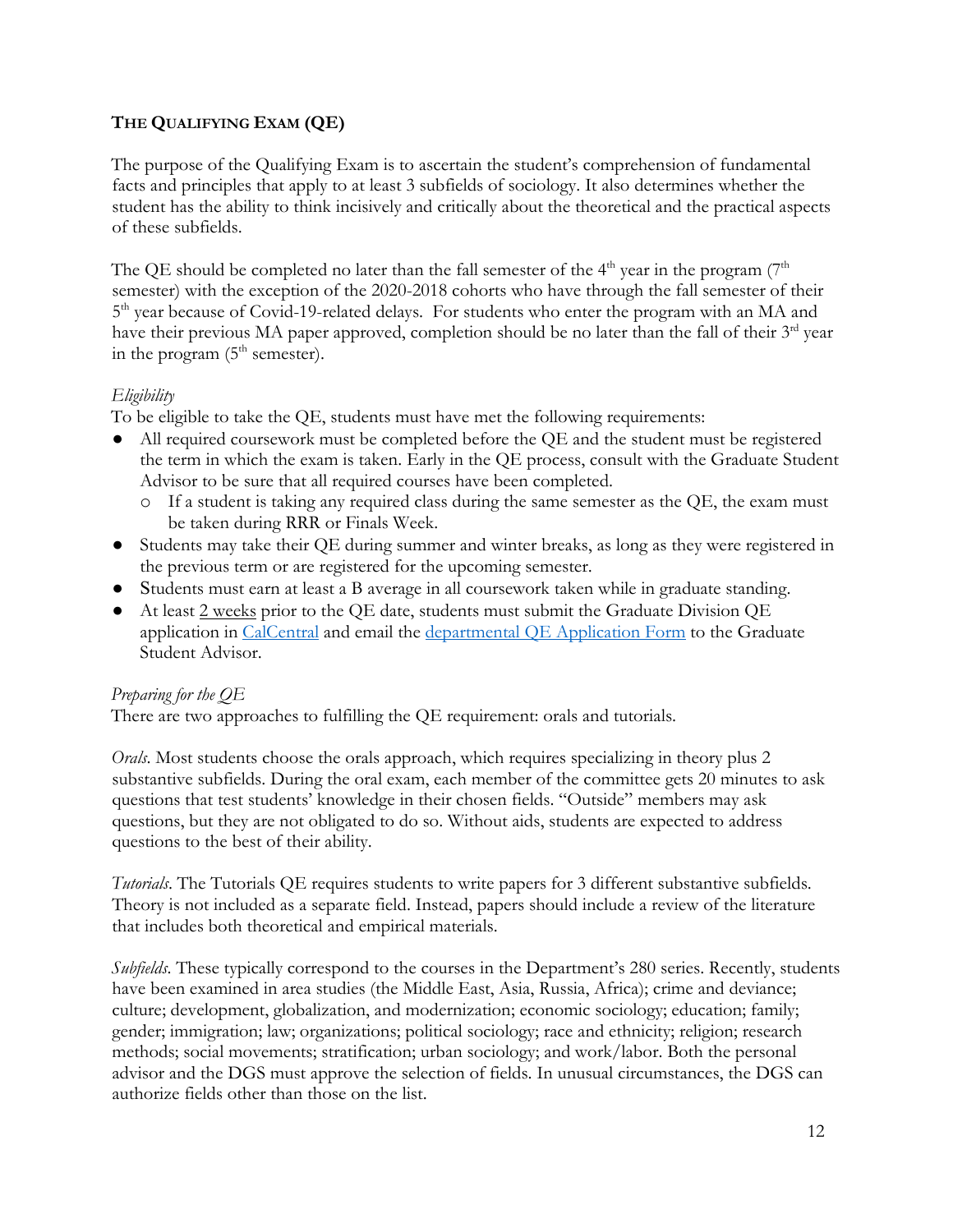Preparation for QEs typically takes between 1 and 2 semesters. See "OE Preparation Process."

## *Choosing Faculty*

Once students' fields have been chosen and approved, they should determine which faculty members they would like to supervise their preparations. Faculty members' approaches to QE preparation vary considerably, so students should identify faculty members whose approaches best match their own style of learning. Some faculty have provided a brief overview of their QE preparation process (See "OE Fields & Faculty."). Other faculty prefer to be consulted directly. An archive of field reading lists is available on the [sociology graduate student wiki.](https://drive.google.com/drive/folders/1kI6HcaeXqbYrqgde-SynanWLpdCsM5N3?usp=sharing)

Students prepare for the theory component of their QE in 3 ways:

- by preparing with their Sociology 201A or 201B instructor,
- by GSIing for 101 and 102, or
- by preparing with another professor.

For preparation in substantive subfields, most students choose to be supervised by faculty members with whom they have taken 280 courses introducing those fields; indeed, most faculty members will not supervise QE preparation if students have not taken their 280 course. Students should contact faculty members to learn more about their approaches to, and availability for, QE preparation.

To schedule the QE, the following must happen:

- Students must choose 3 Sociology faculty for their QE committee.
	- o From among these 3, students must designate 1 to chair the QE committee. The QE chair cannot also chair the dissertation committee.
- Student must recruit an outside member (a.k.a. the 4th member) of the QE committee, serves as the Graduate Division's representative in the meeting. Typically the outside member is from such departments and schools as business, demography, education, ethnic studies, gender and women's studies, geography, history, law, political science, public health, and public policy. The outside member should be contacted early in the process. Students should make every effort to keep this person well informed during the QE preparation process.
	- o In rare cases, a Berkeley faculty member from outside the department advises the student through QE preparation and so is, in essence, an "inside" member of the committee. In such cases, a faculty member in Sociology acts as the "outside" member.
- Each faculty member on the QE committee must agree that the student is adequately prepared to take the exam in his/her/their respective field.
- Students identify a 3-hour block of time that works for all 4 committee members and normally reserve a room for the exam with the Department Scheduler, Rebecca Chavez [\(rebeccaisme@berkeley.edu\)](mailto:rebeccaisme@berkeley.edu). An entirely remote or hybrid testing format is also possible. See the end of this QE section for more information.
- At least 3 weeks prior to the exam date, students must give the [QE Application Form](http://sociology.berkeley.edu/academic-handbook-and-forms) to the Graduate Student Advisor and complete the Graduate Division QE application in CalCentral under My Dashboard/Higher Degrees Committee Form.

In most cases, the QE is completed within 2 hours. Only on rare occasions does the exam time extend to 3 hours. If students desire feedback on their dissertation prospectuses, they may provide draft copies to committee members well in advance of the QE meeting and initiate a post-exam discussion. In such cases, the exam time may extend to 2 ½ hours.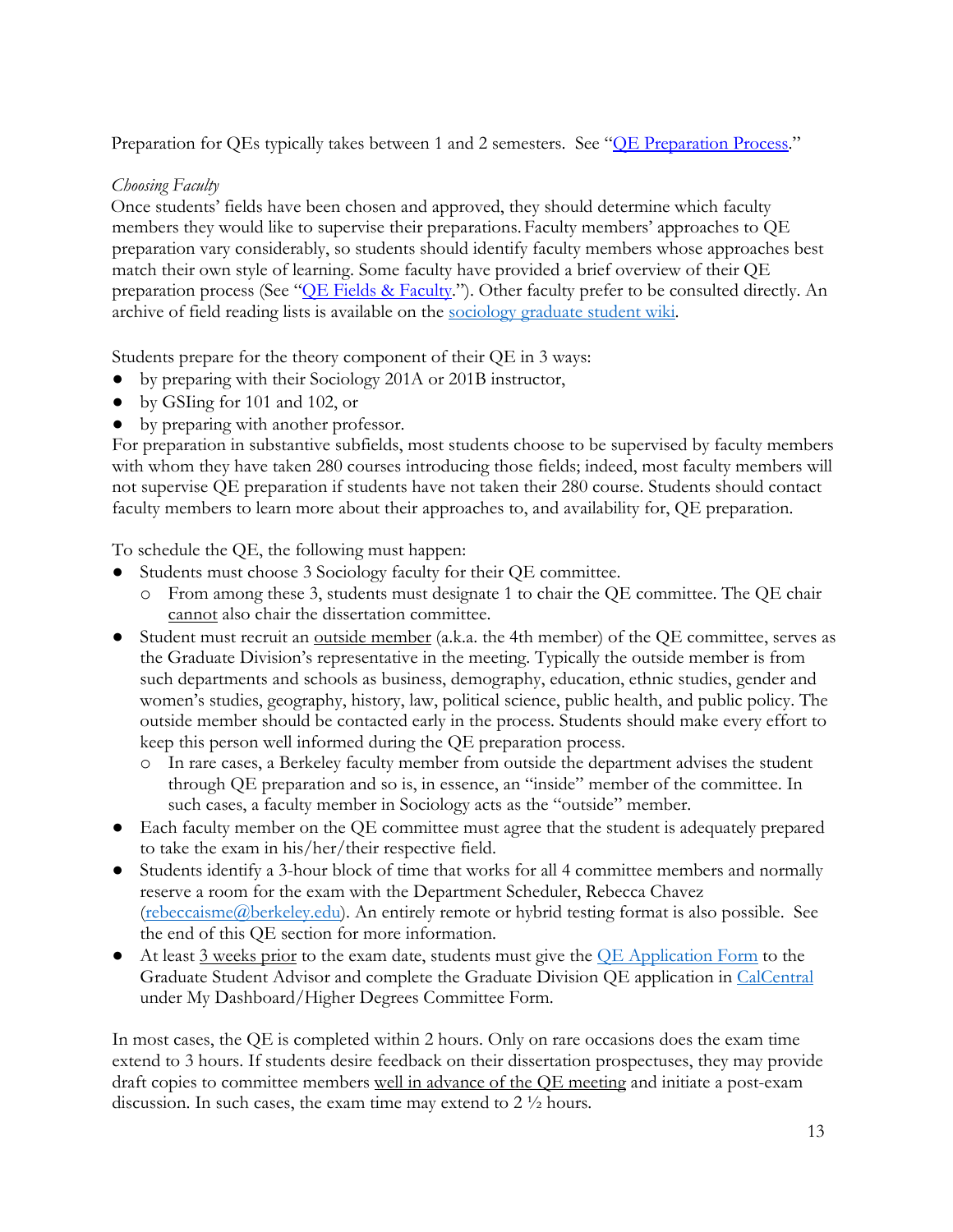At the end of the exam, committee members assess students as having "passed," "partially passed," or "failed." To pass, each faculty member has to assess the student's performance as "pass." In the rare case of a non-passing vote, students are allowed to take the exam again the next semester.

Note: The faculty on the QE committee often, but not always, serve on the dissertation committee. This is not required, as the dissertation may involve different subfields from those examined in the QE. The QE chair cannot serve as the dissertation chair.

#### *Remote Participation by Committee Members or Hybrid Format*

If the student requests and/or agrees, a Qualifying Exam may be held entirely remotely or in a hybrid format (i.e., some members are physically present and some are remote). Remote participants will interact via Zoom or other technology that allows them to communicate and share visuals from different locations. Student consent to the format must be obtained **before** the exam is conducted. All students and examiners are urged to review ["Best Practices for Zoom Qualifying Exams"](https://grad.berkeley.edu/academic-progress/advanced/best-practices-for-zoom-qualifying-exams/) prior to the exam to ensure that there are no technical issues or other impediments to the conduct of the exam.

If the exam is hybrid and the student is physically present, then the chair or a co-chair of the committee also needs to be physically present. The exam must be held with the entire committee present for the length of the exam. A student may not be examined separately by committee members. If any committee member cannot attend either in-person or remotely, the exam should be rescheduled or the committee reconstituted.

## **THE DISSERTATION PROSPECTUS**

The prospectus is a description of the proposed dissertation research. It articulates the topic and research question(s) that motivate the dissertation research; explains why these questions are of importance to the fields of study; and describes the research design thoroughly but succinctly.

The dissertation prospectus is the last requirement that graduate students must meet before advancing to candidacy. It should be completed by the end of the  $4<sup>th</sup>$  year in the program (the  $8<sup>th</sup>$ semester), or the end of the  $5<sup>th</sup>$  year if in cohorts 2018-2020. We encourage international students to advance a semester before the deadline. Students who complete a prospectus by their deadline and who have GSI'd at least twice receive the Lowenthal Fellowship. The Lowenthal provides a \$10,000 stipend and fees for a semester. Students will also receive the Chair's \$5,000 advancement incentive.

The format of the dissertation prospectus depends on the topic, research questions, and research methods. That being said, good prospectuses generally contain the following elements:

- A statement about the central question(s) that the dissertation will answer.
- A review of the current state of the literature, specifically as it relates to the research question(s).
	- o Why should we care? What value, theoretically or empirically, will the proposed work contribute to the literature(s)?
	- o How have others sought to answer the question(s) posed, if at all?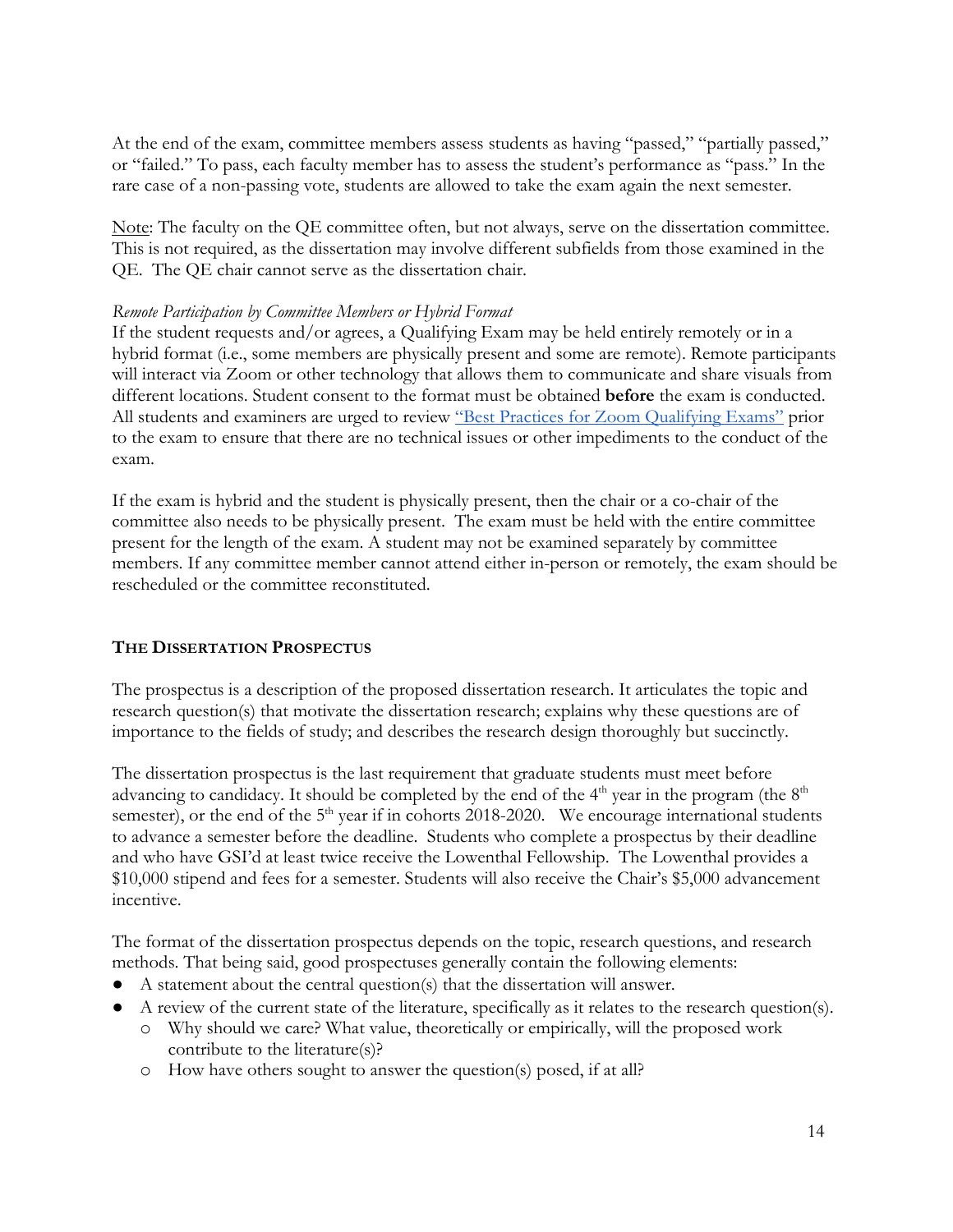- o What are the strengths of previous approaches, and, more importantly, what are the major weaknesses of the theoretical and/or empirical interventions offered?
- o How does the proposed approach or perspective differ from those represented in the current literature? In what ways will it remedy the shortcomings of the current literature?
- A description of the proposed research plan, including, when appropriate, a summary of the evidence that will answer the question(s) posed and a discussion of the methodological problems that are likely to arise in doing the research.
- An outline of potential chapters.
- A timeline for completion.

Dissertation prospectuses vary significantly in length. A well-written prospectus can be as short as 4,000 words and as long as 12,000. Students can access electronic examples of past prospectuses by contacting the Graduate Student Advisor.

While developing the prospectus, we strongly encourage students to communicate regularly with dissertation committee members. Note that committee membership may evolve in concert with the evolution of the dissertation idea.

## **NEW REQUIREMENT BELOW, approved 3/6/19**

#### *Dissertation committee meeting to advise on the dissertation proposal*.

Students must meet with their dissertation committee by the 1st week in April of their  $4<sup>th</sup>$  year, or up to a year later if in cohorts 2018-2020. For a 3-person dissertation committee, at least 2 faculty members must be present. For a 4-person dissertation committee, at least 3 faculty members must be present. Starting with the 2022 cohort, disbursement of funding for the summer of their 4th year is contingent on having this meeting.

Two weeks before this meeting, students should give their committee members a draft of their dissertation proposal. This meeting is intended to help students think through the extant literature and their own their arguments, and will provide (more) coherent guidance about how to proceed with data gathering.

After the meeting, students should incorporate committee suggestions in a revised dissertation proposal, have the dissertation chair read the revised proposal, and sign off before the normative time deadline of June  $30<sup>th</sup>$ . Once the chair of the dissertation committee is satisfied that the prospectus is adequate, he/she/ they will approve it and email the Graduate Student Advisor. Upon the dissertation chair's approval, the student should send a .pdf copy of the prospectus for the Graduate Student Advisor to add to the list of available approved prospectuses. The .pdf copy must include a title page with the student's name, dissertation title, committee members, date and signature of the dissertation chair.

## **ADVANCEMENT TO CANDIDACY**

Normative time for advancement to candidacy is the end of the  $8<sup>th</sup>$  semester in the program, although cohorts 2018-2020 may advance by the end of the  $10<sup>th</sup>$  semester. We encourage international students to advance a semester before the deadline. Students are eligible for advancement to candidacy after meeting these requirements:

● at least 11 letter-graded courses or the DGS-approved equivalent,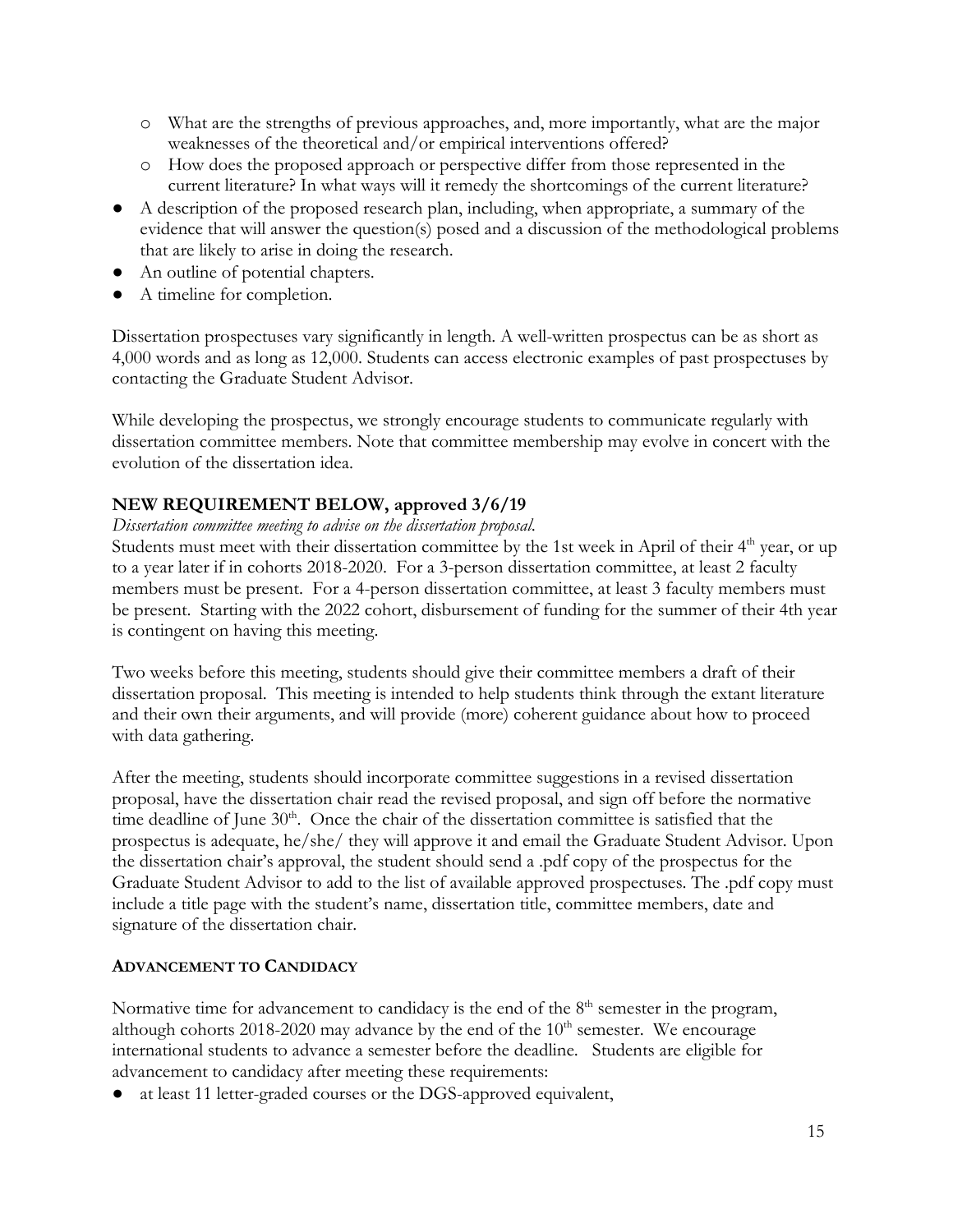- a minimum 3.0 grade-point average in all upper-division and graduate work taken while in graduate standing,
- $\bullet$  no more than 1/3 of units undertaken for the PhD graded on an S/U basis,
- an approved MA paper,
- QE passed,
- dissertation prospectus approved by dissertation chair(s), and
- an appropriately configured dissertation committee.

To advance to candidacy, students must submit the Grad Division's "Advancement to Candidacy" form under My Dashboard in [CalCentral](https://calcentral.berkeley.edu/) (click on the Higher Degree Committees Form link). The Registrar will assess a **\$90 advancement fee** online once the form is submitted. Although no faculty signatures are required and only the Graduate Student Advisor gives official approval, students must confirm roles with each committee member before submitting the form. Students must also indicate on the form whether human subjects will be involved in the dissertation research. If so, a human subjects protocol must be procured from [the Committee for the Protection of Human Subjects](http://cphs.berkeley.edu/) before students conduct their research.

Students should submit the online advancement form no later than the end of the semester following the one in which they passed the QE. Students need not be registered to file this form. The sociology department deadline to meet normative time is normally June  $30<sup>th</sup>$  of the  $4<sup>th</sup>$  year but cohorts 2018-2020 have through June  $30<sup>th</sup>$  of their  $5<sup>th</sup>$  year.

The normative time calculation allows for exceptions in the case of formal Medical Withdrawal or Parental Accommodation for up to two semesters. These exceptions must be petitioned and granted through the Graduate Division. For details concerning these exceptions or activating and receiving these accommodations, contact the Graduate Student Advisor.

Note to international students: Doctoral candidates automatically receive a nonresident supplemental tuition (NRST) waiver for 3 years after advancement to candidacy. Beyond that period, NRST is owed. International students making good progress to degree may apply for the department to pay this NRST when they fill out the continuing student fellowship application, which is usually distributed in December. Coverage may be limited to one or two semesters. NRST is not owed when on Filing Fee status.

## **THE DISSERTATION**

Each dissertation is unique. Students and the dissertation committee define the specific contents. All dissertations are [available through the library](http://www.lib.berkeley.edu/find/types/dissertations.html) within 2 years of the filing date. A nearly complete collection of pre-2010 dissertations written in this department is shelved in the hallway outside the Department Manager's office, 404 Social Sciences Building.

## *Dissertation Committee*

As soon as possible after the QE, the student should assemble a provisional dissertation committee. The committee generally consists of 2 Sociology faculty members (1 of whom is designated "chair") and 1 regular faculty member from another department or school at Berkeley. The chair of the dissertation committee must be a regular Sociology faculty member and must not be the person who chaired the QE. When 2 Sociology faculty members co-chair the dissertation committee, the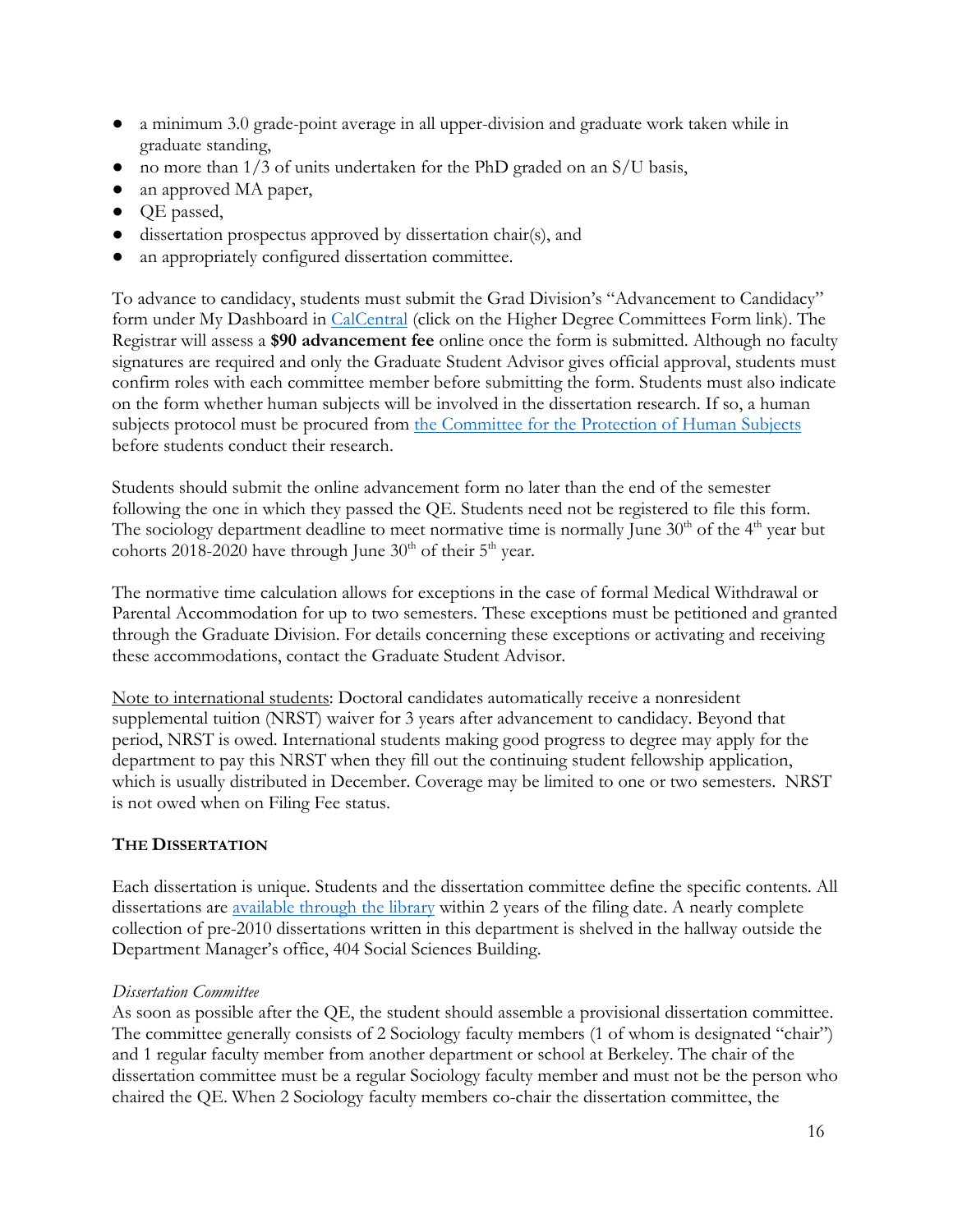committee must include, in addition to the external member, a 3<sup>rd</sup> Sociology faculty member, for a total of 4 faculty.

#### *Mandatory Dissertation Committee Meetings*

A meeting of the dissertation committee is required within 6 months after the student has advanced to candidacy. This meeting is a planning session, not an examination. It is intended to provide an opportunity for the student to meet with the entire committee to seek guidance concerning both the substance and methodology of the research project.

In addition, Graduate Division requires that the student meet with the dissertation committee at the beginning of each fall semester, with a quorum of 2 members. The purpose of the meeting is to discuss the student's progress to-date and future plans, including but not exclusively, progress on the dissertation. The student and the dissertation committee chair must complete a Doctoral Candidacy Review found on Cal Central/My Dashboard/Submit A Form. The student fills out his/her/their section, informs his/her/their Chair, who then approves and submits the online form.

Most dissertations go through several drafts. Once the dissertation committee members have accepted a draft, they sign and date the cover page. That satisfies all the requirements for the PhD. We do not require a public dissertation defense.

#### *Filing the Dissertation*

To file, the student must submit an electronic copy of the dissertation (as a .pdf) to Graduate Division. There are [strict rules](http://grad.berkeley.edu/academic-progress/dissertation/) concerning the format of the dissertation, the contents of the cover page, the abstract, and the signatures of the dissertation committee members.

## *Lapsed Candidacy*

According to the Graduate Division, the normative time for sociology is 6 years but because of Covid-19, the 2020 cohort has a one-year extension and the older cohorts have a two-year extension. Students should complete all requirements for the PhD within normative time. However, if a dissertation chair is satisfied that progress is being made toward the PhD, the student may receive a 2-year grace period beyond normative time to remain in good standing. Beyond that point, if progress toward degree completion is not in evidence, CAP may act to remove a student from the program.

## **THE JOB MARKET**

#### *Overview*

Berkeley sociology students have been quite successful in obtaining positions in research-oriented universities; recent graduates have found faculty positions at Arizona, Boston U, Chicago, Colorado-Denver, Columbia, Cornell, Georgetown, Harvard, Illinois Urbana-Champaign, Johns Hopkins, Michigan, Northwestern, Oregon, Penn, Princeton, Stanford, SUNY Albany, Syracuse, Tufts, UC Davis, UC Irvine, UCLA, UC Merced, UCSC, UC San Diego, UCSF, UMass Amherst, USC, Washington, and William and Mary. Students have also taken jobs at more teaching-oriented schools, such as Barnard, Boston College, Cal State campuses, Oberlin, Sarah Lawrence, Wellesley, and Wesleyan. Outside the US, students have taken jobs at the London School of Economics and Political Science, McGill (Montreal), Toronto, Tsinghua (Beijing), Universidad Carlos III (Madrid), University College (Dublin), and University of Edinburgh (Scotland). Others have chosen careers in research institutes, business, government, and non-profits.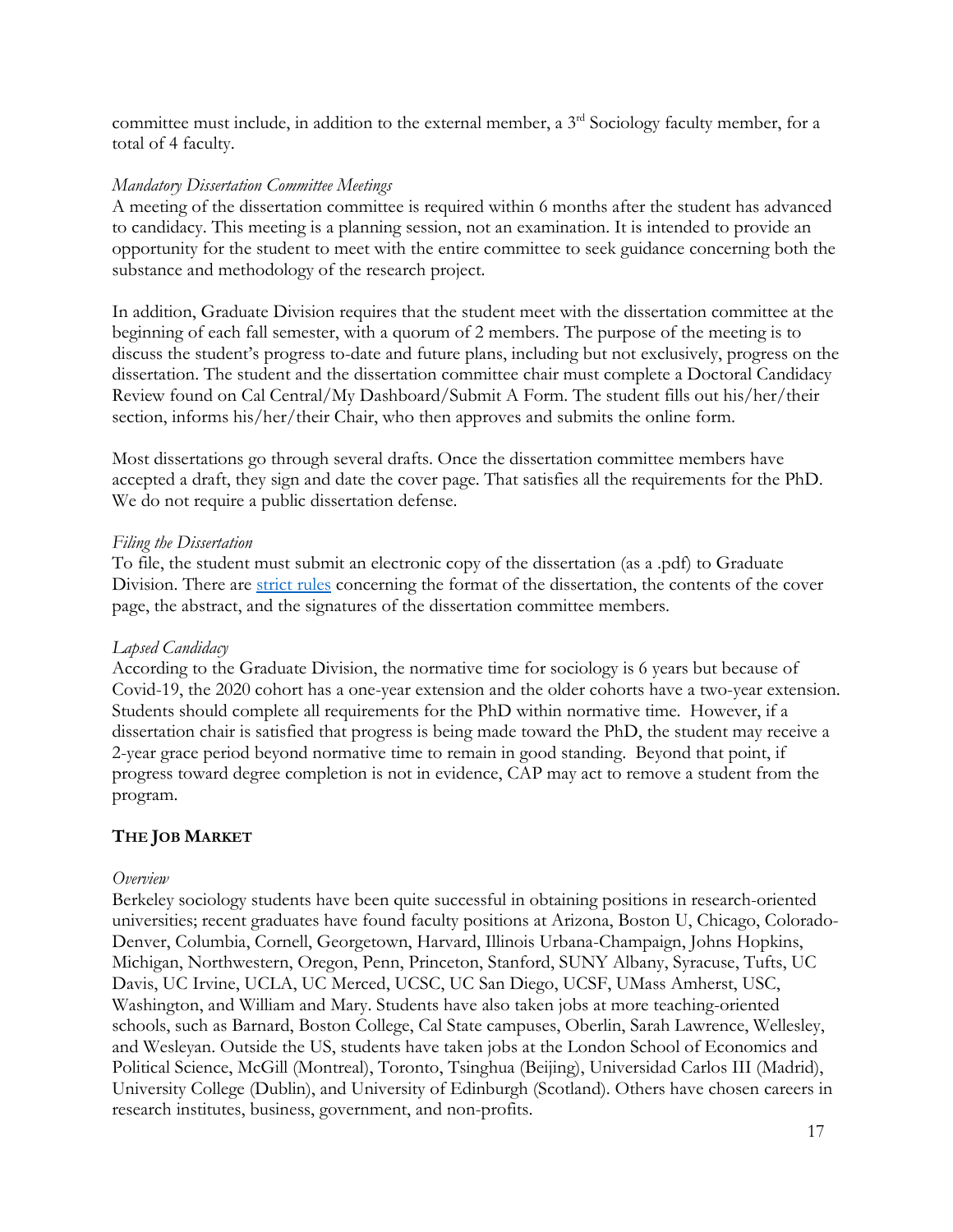To succeed in today's academic job market, students must have publication records and teaching experience. Students also benefit from presenting their research at academic conferences.

## *Job Market Workshops*

These are held throughout the academic year. All students who are considering entering the job market should attend the spring workshop (introduction to the job market), which shows them how to find job openings, prepare application materials, and request letters of recommendation. All students who are on the job market should attend the fall workshops (the job talk, the campus visit, negotiating the job offer); together, they reveal how the job market process works post-application.

#### *How the Job Market Unfolds*

The job market begins in the summer, when schools start to list openings. The American [Sociological Association](http://www.asanet.org/) (ASA) and the [Chronicle of Higher Education](http://chronicle.com/) are the most common sources of jobs for sociology students, but a significant minority find jobs posted on other academic association web sites, in business, education, political science, public policy, and public health. Postings change often and new postings appear as late as April.

Before the mid-August ASA meetings, students should tell all faculty members who know anything about their research and teaching that they are on the job market. Faculty are often asked which Berkeley students are on the market. So don't be shy!

This is also the time to update your information and to set up your website. Make sure to link it to your listing on the Department of Sociology's website. Upload a photograph (smile!); a *curriculum vitae*; a dissertation summary; teaching and research statements; all published or accepted books, articles, and chapters; and the dissertation proposal and chapters (if any) that have been approved by the dissertation committee. Keep this updated – especially the *curriculum vitae* – throughout the year. Students can select to be listed on the Department's [PhDs on the Job Market](http://sociology.berkeley.edu/on_the%20_market) section of the website by indicating this in their [Drupal account.](http://sociology.berkeley.edu/how-drupal)

During the ASA meetings (and other academic associations meetings), some schools (usually small colleges and 2nd-tier universities) conduct formal job interviews. These tend to be brief (a half- hour with 1 or 2 faculty members); they are used by faculty to explain their school, department, and job opening, and by applicants to describe their research and teaching, and explain their fit with the job. Since many schools do not conduct formal interviews at the meetings, students should ask their chair and other faculty advisors to introduce them, during the meetings, to faculty members at schools where they would like to work. These brief encounters (usually less than 10 minutes) are excellent opportunities for students to sell themselves and to acquire information about what various schools are seeking. Some schools will email students before the ASA meetings to set up informal interviews; these contacts usually result from conversations between faculty advisors and faculty in other schools.

After the ASA meetings, students should make a list of schools to which they will apply. This list will evolve as new job postings appear. Consult with faculty for advice on which schools are appropriate targets, given the nature of the dissertation (phenomenon, theory, and methods), strength of the publication record, and personal preferences and constraints (*e.g.*, being at a small liberal-arts school versus a big university; a spouse or partner's job). Submit the packet of materials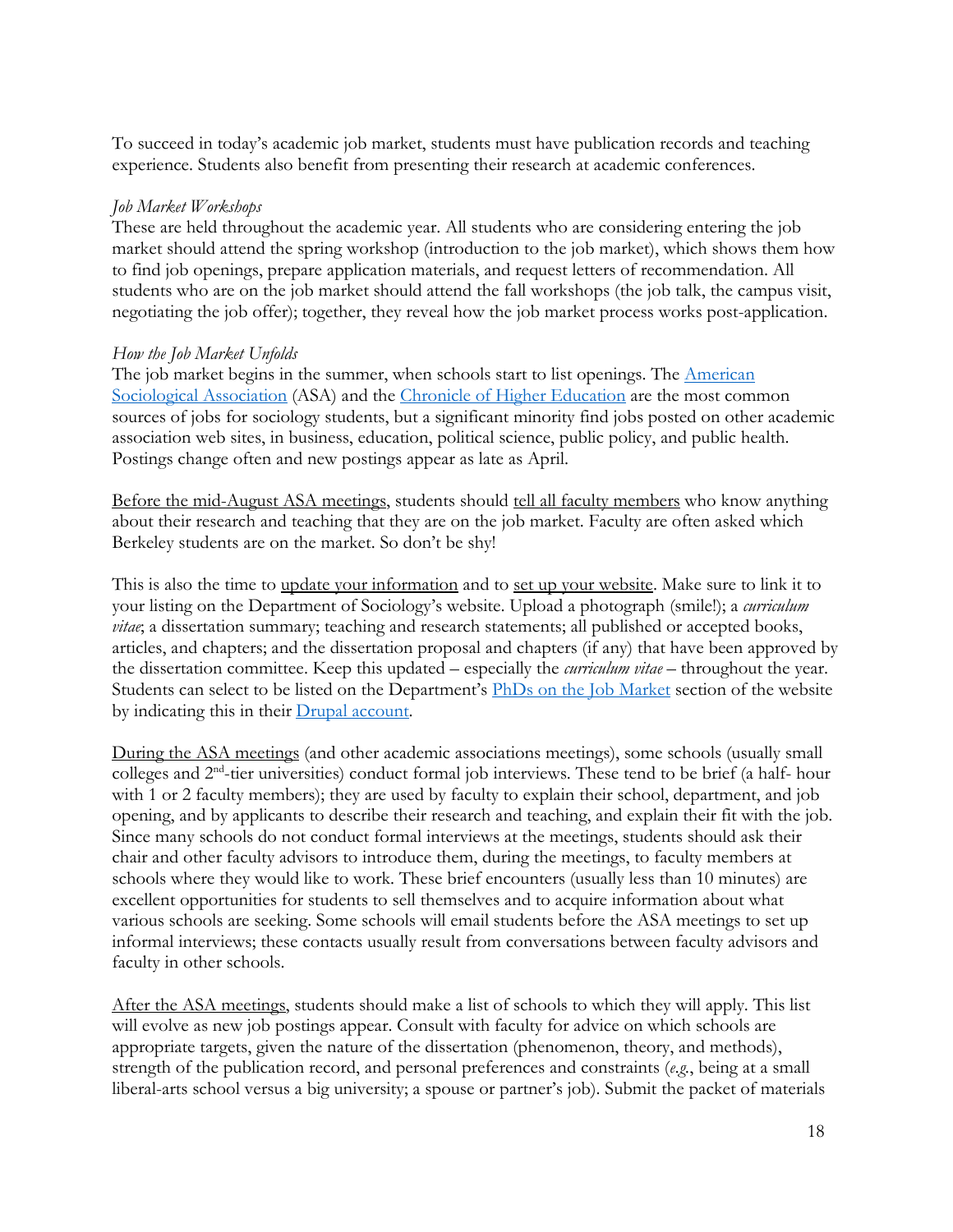(described below) and contact Carmen Privat-Gilman [\(privatg@berkeley.edu\)](mailto:privatg@berkeley.edu) regarding letters of recommendation.

Applicants need 3 <u>letters of recommendation</u>. The members of the dissertation committee are likely targets, but students should also consider requesting letters from faculty not on their dissertation committee with whom they have done research. Give faculty at least 1 month's notice to write a letter; 6 weeks is more reasonable, especially if the faculty member is writing his/her/their 1<sup>st</sup> recommendation for you.

Interviews are usually conducted at the target school, but some schools, especially small ones, will conduct telephone or videoconference [\(Skype](https://www.skype.com/en/) or [Zoom\)](https://zoom.us/) interviews to save money and time. Most interviews occur October to December, but some schools interview in the spring, especially if they have multiple positions or have posted openings late.

For on-campus interviews, candidates will fly or drive to the school, meet faculty 1-on-1 or 2-on-1 for 30- or 45-minute sessions, give a research talk (usually 90 minutes – introduction, 40-45 minutes for a formal presentation followed by 45 minutes for questions and answers), maybe give a teaching presentation (usually guest-teach an undergraduate class – only at schools with a strong teaching emphasis), meet with the department chair, meet with a group of doctoral students, and eat breakfast, lunch, and dinner with faculty. Most interviews last a full day; some 1½ days, depending on the number of faculty in the department. A typical schedule has the candidate arrive the night before, dine with faculty if he/she/they arrives in time, eat breakfast with faculty, meet faculty throughout the day, give the talk(s), and maybe dine with faculty (again) before leaving.

Long-distance interviews can be one-on-one conversations with the department chair or chair of the hiring committee, or one-on-many audio-and-video calls with the hiring committee by telephone or videoconference. The topics discussed in these interviews are similar to those discussed in oncampus interviews.

Job offers are typically made between November and March, although some come as early as October and others as late as April or May. Candidates will usually receive informal offers via telephone or email before they receive formal written offers. The offer letter, plus any subsequent correspondence that revises what is stated in the letter, constitutes the job contract. Job offers typically discuss the following: job title (usually assistant professor), salary (yippee!!), summer pay (if any), funds to support research and teaching (start-up fund or annual budget), number and nature of courses, moving expenses, length of contract (number of years before the up-or-out decision), terms of reappointment (usually to untenured associate professor or to tenured associate professor; rarely to full professor), information about returning (with spouse or partner) to search for housing, a deadline for accepting or declining. Sometimes letters will discuss other issues, such as offering a place in university-owned housing, detailing mortgage or rental assistance programs, explaining what they can do to help deal with immigration (for foreign students taking jobs in US schools and US students taking jobs in foreign schools), and offering job-search help for a spouse or partner.

Note: Most academic positions are paid on a 9-month schedule (thus the term "9-month salary") but payments are spread out over a full 12 months. (Yes, it's weird – it's an institution!) Most summer pay is based on this 9-month salary, and is usually given in increments of  $1/9<sup>th</sup>$  (1 extra month) or  $1/12^{th}$ .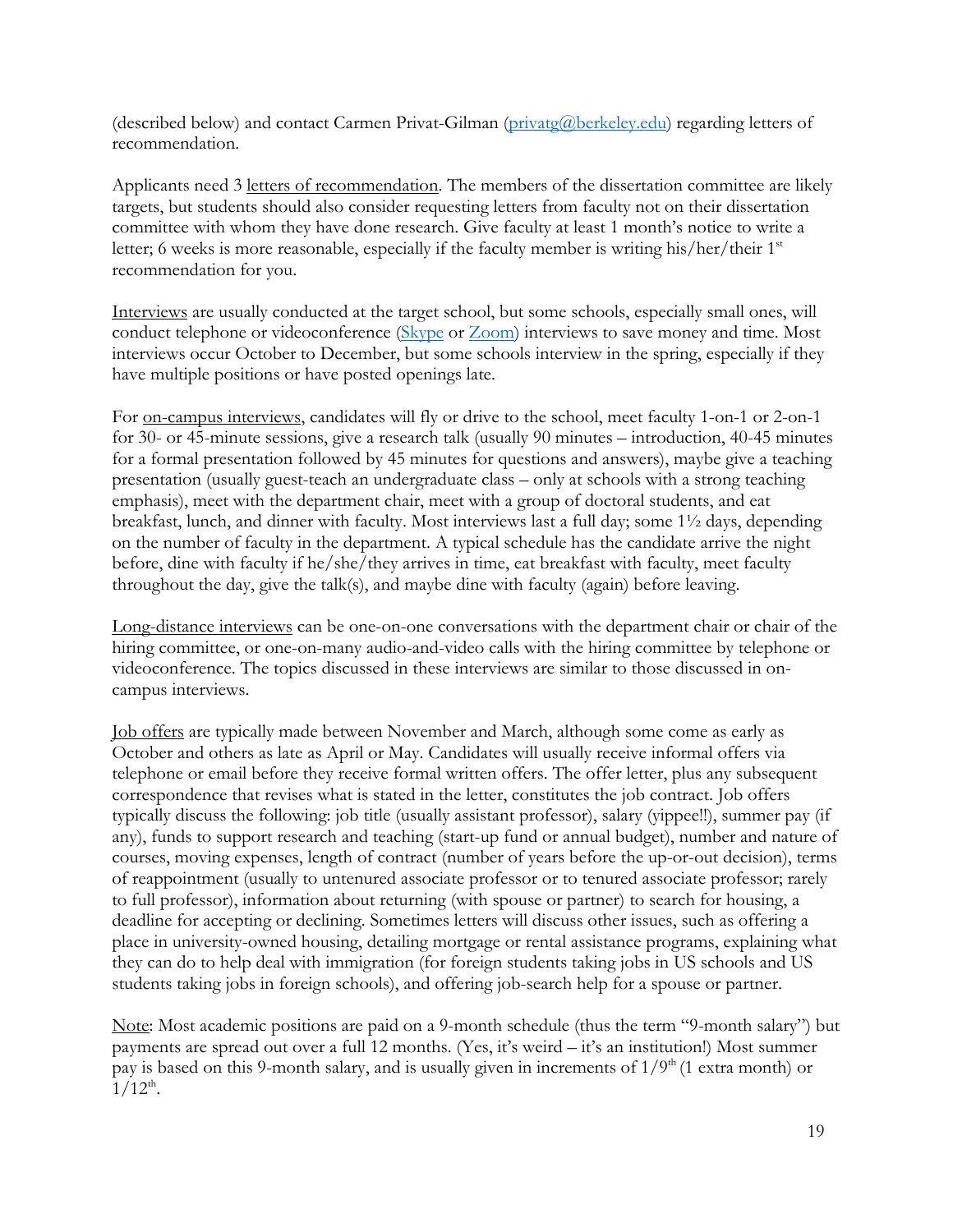Note: Many schools rank job candidates and designate back-up candidates. Those schools will typically offer short deadlines – in some cases, as little as 3 weeks.

## *Post-Doctoral Fellowships*

There are 2 basic sources of post-docs: universities (e.g., Michigan, Harvard, various UC campuses, Ohio State, Penn, Duke, the Max Planck Institutes) and foundations or government agencies (e.g., the International Research Center on Women, the National Institutes of Health, the European Union). Postdocs vary in length (usually 1 or 2 years, rarely 3 years), pay level (usually less than entry-level faculty positions), and in the work required (research, alone or with collaborators at the sponsoring school, sometimes also teaching a course). Applications for post-docs are similar to those for faculty positions, and post-docs are listed on the same web sites as faculty positions.

## *The Application Package: What to Send*

- 1. Application letter: This should be brief (1-2 pages), declaring interest in the job, providing contact information, summarizing qualifications (research and teaching), briefly describing the dissertation research (theory and method plus any preliminary results), and listing the materials sent and the names of the letter writers (and affiliations, if from outside our department).
- 2. *Curriculum vitae* (aka *c.v.* or *vita*): A public record of your academic life. Examples are available on the faculty and graduate student web sites. Consult with your faculty advisors for help on this critical document*.*
- 3. Research and teaching statements: Each 1-2 pages, single-spaced. Many research-oriented schools do not require a teaching statement, but prepare one just in case.
- 4. Summary of the dissertation: A 2-page, single-spaced document.
- 5. Published books, articles, and/or book chapters: Send reprints if available and working paper versions if not yet in print. If not yet in print, note on the title page that the paper is forthcoming in \_\_\_\_ journal or edited book.
- 6. Excerpts from your dissertation: At a minimum, include the dissertation proposal. It's far better to include draft chapters, if they've been approved by the chair (and, hopefully, other committee members).

Note: Some schools will ask for, in the initial application, just a letter, a *c.v.*, and a single writing sample. They will request more materials after they've winnowed down the list of applicants. Talk with faculty advisors about which writing sample to send initially.

Note: This packet of information represents you, so triple-check to make sure there are no embarrassing errors (such as mixing up the name of schools or nature of the position in your letter), typos in any document, or documents listed as being included in the packet but not sent.

## *Timeline*

Assume the job search takes place this year – in the academic year 2022-23. Below is a chronological list of important activities and events.

| Date                    | Event/Activity                                               |
|-------------------------|--------------------------------------------------------------|
| Spring 2022             | Spring job-market workshop. Consult with your dissertation   |
|                         | committee to determine if you're ready go on the job market. |
| July – early Aug $2022$ | Request letters from recommenders, create/update webpage     |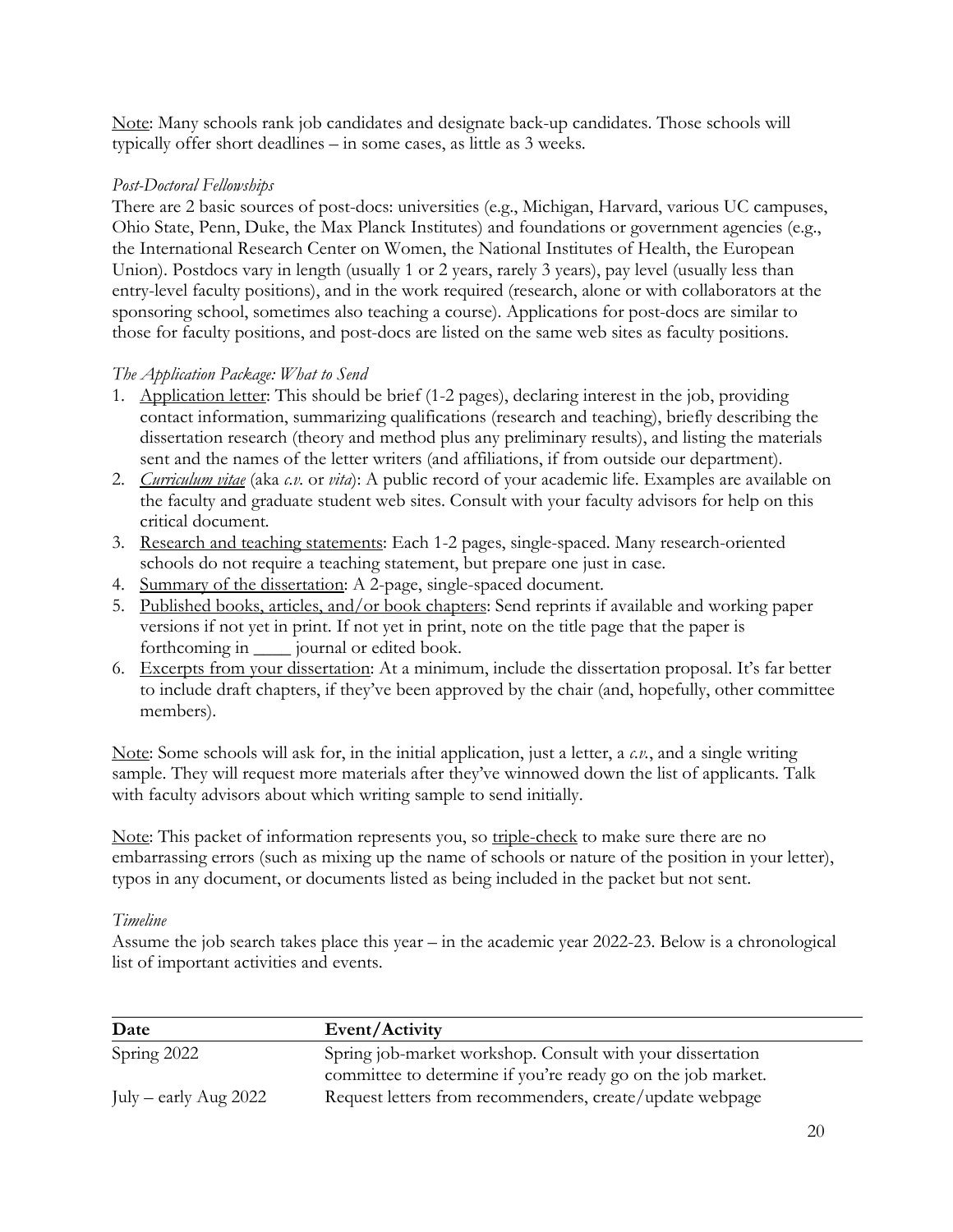| July 2022- March 2023 | Job postings appear                                                                    |
|-----------------------|----------------------------------------------------------------------------------------|
| mid Aug 2022          | ASA meetings                                                                           |
| Sept-Dec 2022         | Fall job-market workshop                                                               |
| $Sept - Nov 2022*$    | Most faculty position application deadlines are during this period                     |
| Oct 2022 - Jan 2023** | Most interviews occur during this period                                               |
| Nov $2022 -$ Apr 2023 | Most faculty position job offers are made during this period                           |
| Jan $2023 -$ Apr 2023 | Post-doc deadlines and decisions / Non-academic jobs / Late-stage                      |
|                       | academic jobs                                                                          |
| 1 July 2023           | Most academic appointments begin                                                       |
| $\ast$                | Application deadlines can be as late as April. ** Interviews can occur as late as May. |

# **GRADUATION**

The Department holds a formal graduation ceremony each May. Students who have completed and filed paperwork for their MA paper that academic year may attend. Students who have earned their PhD that academic year are "hooded" by their dissertation chair on stage at graduation. Note that participation is a privilege reserved for students who have filed their MA papers or dissertations prior to the ceremony. Exceptions can sometimes be made for students who will file in August and who are leaving Berkeley to take jobs elsewhere.

#### **FUNDING**

Our doctoral students are supported in a variety of ways: through fellowships, grants, research assistantships, and teaching positions. Most students are offered a 6-year funding package upon admission.

Stipend cap: Starting Fall 2022, the Grad Division will no longer impose a single campus-wide funding cap. Some Graduate Division fellowships like the DCF are subject to a restriction on the combination of multiple full fellowships. The Grad Division may not allow a student to take both their DCF and their UC Dissertation fellowship concurrently, for example. It is fine to take the DCF and a Sociology or non-Grad Division fellowship concurrently if the fellowship's terms allow for stacking. Sociology allows for stipend stacking.

## *Additional Fellowships and Grants*

The department has created a UCB Sociology Graduate Funding Database. There are hundreds of entries of fellowship opportunities for graduate students in sociology. You can search by phase of graduate study, research topic or geographic area, and citizenship status. To gain access to this resource, sign on to the [sociology graduate student wiki.](https://drive.google.com/drive/folders/1kI6HcaeXqbYrqgde-SynanWLpdCsM5N3?usp=sharing) For more general funding possibilities, you can search the [Graduate Division's web site](http://grad.berkeley.edu/financial/fellowships/) or granting agencies' web sites.

Departmental Leo Lowenthal Fellowships. The department provides a Lowenthal Fellowship to all students who advance to candidacy on time (by the end of the  $8<sup>th</sup>$  semester) and who have taught in the department for at least 2 semesters. This fellowship includes a 1-semester stipend of \$10,000 plus tuition. Students can take this fellowship the fall or spring semester of their  $5<sup>th</sup>$  year (1<sup>st</sup> year after advancing to candidacy).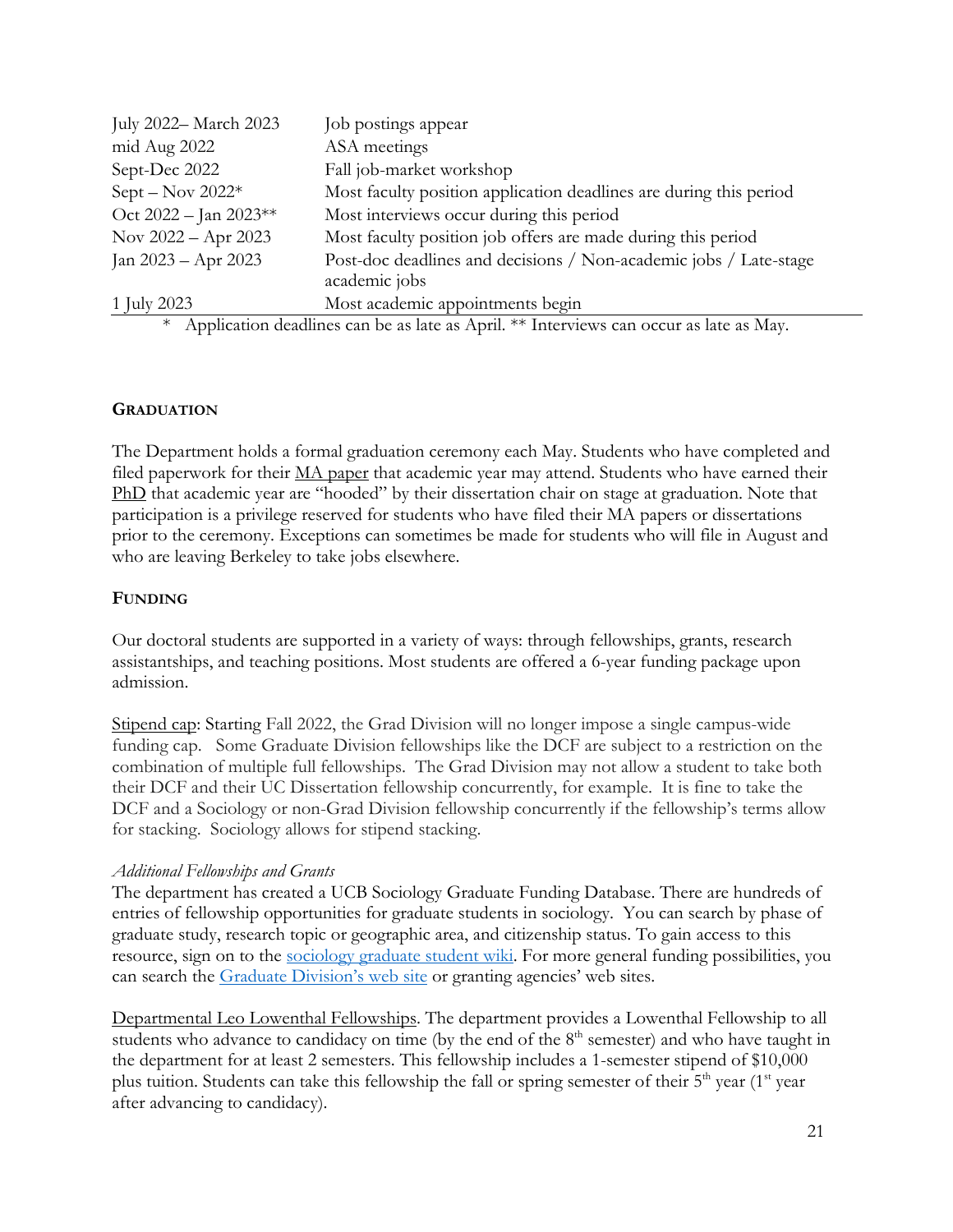Doctoral Completion Fellowship (DCF). The DCF is granted by the Grad Division and is available through normative time  $+1$  year of the program. It provides a \$30,000 stipend (\$15,000) per semester) and full in-state tuition and fees. Students must show proof of having applied to one external fellowship or grant once advanced to candidacy, in order to be eligible, and must have a current Doctoral Candidacy Review (DCR) on file.

Foreign Language and Area Studies Fellowships. This 1-year award is for students who need to acquire a high level of competency in a foreign language for their research. Students must show potential for high achievement and plan to enroll in a language and an area studies course. Students apply to the Graduate Division in late February or early March.

Mentored Research Award. This 1-year award is designed to give promising graduate students an opportunity to conduct pre-doctoral research while developing and strengthening relationships with faculty advisers. The fellowship aims to help students who have been educationally or economically disadvantaged. The purpose of this program is to assist doctoral students in acquiring sophisticated research skills by working under faculty mentorship on their own pre-dissertation research. The Graduate Division requests 2 nominations from departments early in the spring semester; student applications are due to the Department around the end of January. The award provides a \$30,000 stipend and pays for in-state fees.

UC Dissertation-Year Fellowship. This 1-year award is designed for doctoral students who have been educationally or economically disadvantaged; it is intended to help them complete the dissertation and enhance their qualifications as candidates for academic jobs. This fellowship is open to graduate students who show evidence that their dissertation can be filed by the end of the program year and who plan a career in university teaching and research. Since this is a final year fellowship, recipients will not be allowed to accept any University awards or graduate student jobs after the fellowship year; however, exceptions to this rule can be requested. Graduate Division requests 1 nomination from departments early in the spring semester; student applications are due to the Department around the end of January. The award provides a \$30,000 stipend, payment of fees and tuition, and travel/research allowances; an additional \$3,000 stipend will be paid to fellows who file their dissertations by the end of the spring semester.

External Fellowships and Grants. Several foundations and government agencies have fellowship or grant competitions that accept applications from sociology students, including the National Science Foundation (doctoral fellowships and dissertation improvement grants), the Ford Foundation, the Soros Foundation, the Institute of International Education (Fulbright), the Social Science Research Council, the American Association of University Women, and the Kauffman Foundation. For more information about the many sources of external fellowships and grants, consult the Graduate Admissions and Curriculum Advisor (Amie Acik).

Departmental GSI Top-up Program. The department tops up GSI salaries for sociology graduate students by \$2,000 for fall and spring semesters. The department covers the Berkeley Campus Fee and the Class Pass Fee. In 2021-2022, this amount is \$644.75, which is the remainder after the academic appointment pays for Partial Fee Remission. The department pays this top-up mid-way through the semester. Student who teach in both fall and spring receive \$4,000. Students who GSI in outside departments can request this top-up by contacting the Graduate Student Adviser.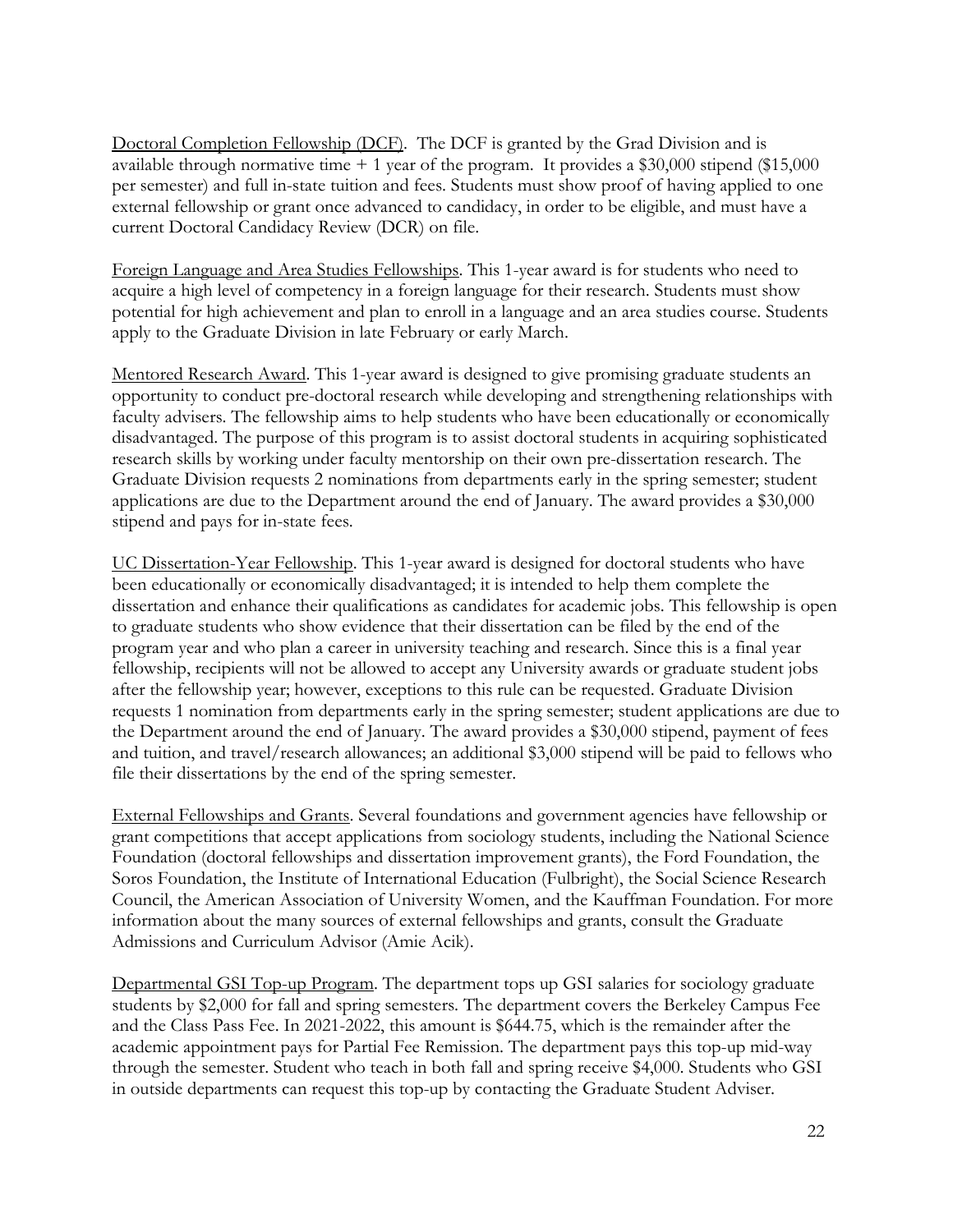Graduate Division Summer Grant. This competitive award provides summer funding – a stipend of \$3,500. Students may use the grant to conduct field research or language study. The selection process is organized through the Department. Applications are announced in late March or early April.

Graduate Division Travel Grant. PhD students are eligible for 2 grants over their career for conferences where they are presenting work: \$600 for a conference in CA, \$900 for a conference elsewhere in North America, and \$1,500 for conferences outside North America. See [http://grad.berkeley.edu/resource/conference-travel-grants/.](http://grad.berkeley.edu/resource/conference-travel-grants/) The fall application will open 8/1/22 with a December 1<sup>st</sup>, 2022 deadline. For the application and more information, see the Grad Division's [Conference Travel webpage.](https://grad.berkeley.edu/resource/conference-travel-grants/)

Departmental Research/Conference Travel Grants. Every entering student is guaranteed a \$1500 research/conference travel grant to be disbursed at the end of their 2<sup>nd</sup> and 4<sup>th</sup> years. Grants require a research statement and budget.

Departmental Job Market Travel Grants. Students who are going on the market can request an additional \$1000 stipend directly from the Chair to attend the ASA. Every student is guaranteed a \$1000 Chair's ASA stipend the year they go on the job market.

Additional Travel Grants. There are more travel grants listed on the UCB Sociology Graduate Funding Database.

#### *Teaching and Research Jobs on Campus*

There are several categories of jobs. During the academic year, most pay in-state fees.

Graduate Student Researcher (GSR). These semester-long jobs pay hourly wages that varies by level (5 levels or "steps") and require students to work a certain number of hours per week – often 10 or 20 (quarter- or half-time). [Currently,](https://www.ucop.edu/academic-personnel-programs/_files/2022/oct-2021-scales/t22.pdf) a GSR Step 1 is paid \$21.08/hour. For quarter-time, this equals \$916.75/month. During fall and spring semesters, GSRs working 25-44% time get partial fee remission; GSRs working >45% time get full fee remission. During the end-of-year and summer breaks, GSRs pay only the hourly wage and students can work up to 100% time. Students who are interested in a GSR position should talk with faculty. They hire GSRs directly.

Graduate Student Instructors (GSIs). These half-time semester-long jobs (20 hours/week for 17 weeks) pay most of the in-state fees and tuition (not NRST) plus a salary. [Currently,](https://hr.berkeley.edu/labor/contracts/BX/current-rates) GSI Step 1 pays \$11,285 for 1 semester of teaching; step 2 pays \$12,053; and step 3 pays \$12,456. Sociology provides a \$2,000 stipend top-up per semester. GSIs attend lectures and hold section meetings with small groups of students (2 sections per course with 20-25 per section, depending on the course), hold office hours to answer student questions, and grade written work (memos, essays, tests, and quizzes). The Graduate Student Advisor announces online applications; applications are generally due April 15 (fall appointments) and Nov. 1 (spring appointments). GSI positions are awarded only to students in good standing – i.e., those making timely progress and having GPAs of 3.0 or higher and no more than 2 outstanding Incompletes. Generally, 1st-time GSIs teach either Soc 1(Introduction to Sociology) or Soc 5 (Evaluation of Evidence). Experienced GSIs can rank their preferences for other courses. Faculty also rank their preferences for GSIs. Students cannot GSI more than 12 times.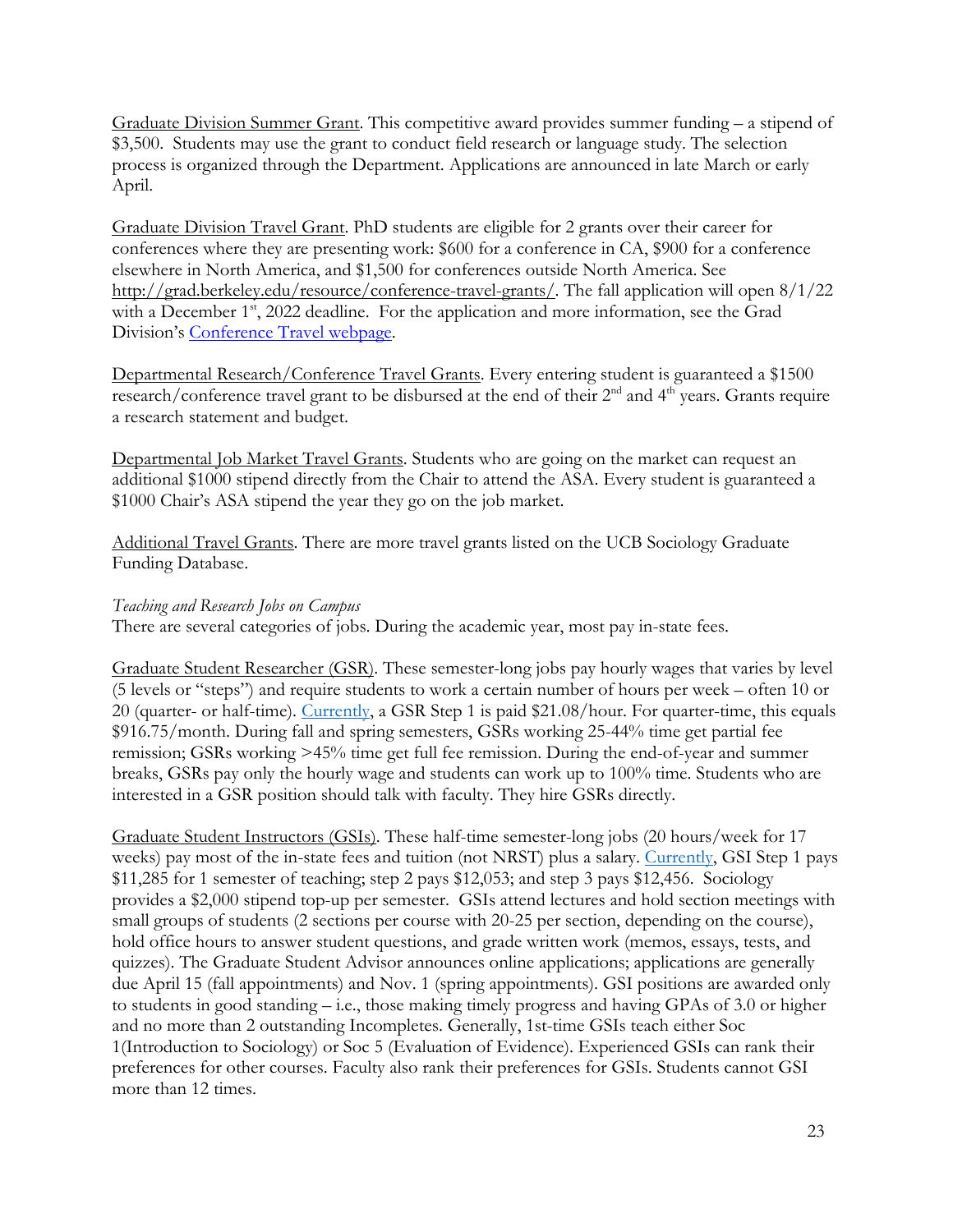GSIs Teaching 190s and Summer Session Courses. Each year a few advanced graduate students are selected to teach (with sole responsibility) undergraduate seminars (Sociology 190s) and summer session classes. Applications are available in the fall and are due in October for summer session and in February for 190s. Students must have 4 semesters of prior GSI experience and must be advanced to candidacy. Selection of GSIs for these positions is based on the proposed topic's appeal to undergraduates, faculty and student evaluations, and the student's progress through the program.

Readers. These semester-long jobs pay most of in-state fees (not NRST) plus wages that vary with the number of students taught; [currently,](https://hr.berkeley.edu/labor/contracts/BX/current-rates) the rate for a full (65-person) class is \$17.03/hour. The typical readership for full class works out a 35% time job (12 hours/week) and pays \$4,087.00 for the semester. Readers attend lectures and grade students' written work – usually tests, but also short essays and quizzes. Students can contact the Graduate Office to inquire about Readerships. Usually we announce these several months before each semester.

## **ESTABLISHING CALIFORNIA RESIDENCY TO QUALIFY FOR IN-STATE TUITION**

This is critically important for first-year graduate students who are planning to petition for residency for Fall 2023.

## *Deadlines*

You may begin petitioning for CA residency by submitting an SLR through Cal Central starting March  $1<sup>st</sup>$ , 2023. The last day to petition is July 15th. If you submit your SLR by the July 15th deadline, you will be notified through Cal Central if the Residence Affairs Unit requires documentation to complete your residency application. You are required to submit all requested documentation by August 1st in order for an evaluation to be made.

Note: File your CA residency petition as close to March  $1<sup>st</sup>$  as possible so that you have the opportunity to apply for residency before all the new incoming undergraduate students.

## *SRL Submission Process*

Starting March 1, 2023, you can access the SLR in [CalCentral](https://calcentral.berkeley.edu/dashboard) under "My Academics" in the Status and Holds section under the California Residency status. To activate the SLR, click Non-Resident, then select "Access Statement of Legal Residence." Upon selecting the link, the Start Fall 2023 SLR button will appear. Select this button to begin the application. If the Start SLR button does not appear on your CalCentral Status and Holds card, please contact office: [sishelp@berkeley.edu.](mailto:orres@berkeley.edu)

## *Establishing CA Residency*

The Registrar's website lists 4 basic residency requirements [here](http://registrar.berkeley.edu/tuition-fees-residency/residency-tuition-purposes/in-state-tuition-graduate-students) and explains how to satisfy each of them. The requirements are:

- *1) Immigration status* You must have the legal ability to establish a permanent domicile in the United States, meaning that you must be a citizen or permanent resident of the United States or hold a valid, qualifying nonimmigrant visa
- *2) Intent to Remain in California* You must establish your intent to make California your home one year prior to the residence determination date of the term for which you request resident status.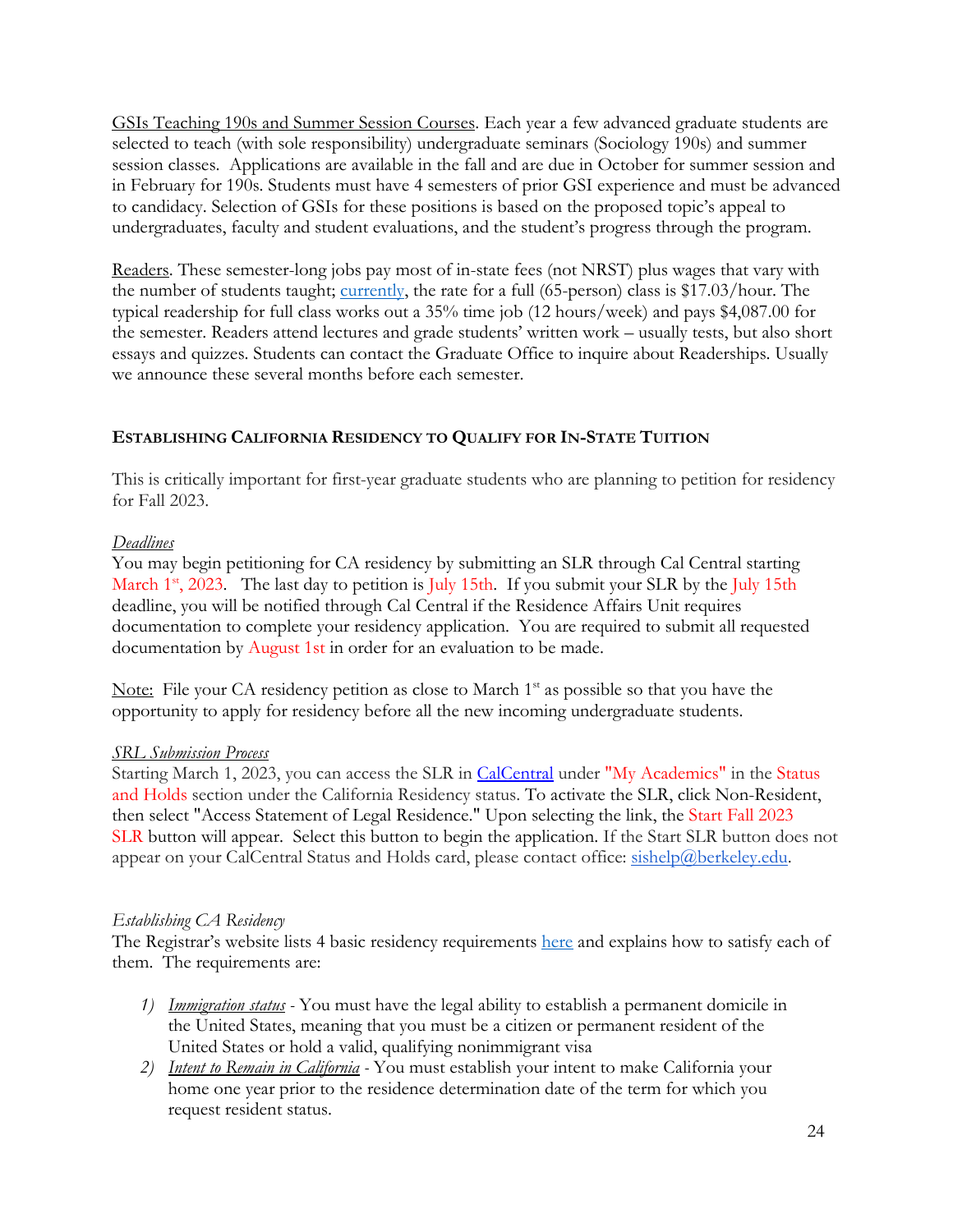- *3) Physical presence* You must be continuously physically present in California for more than one year (366 days) immediately prior to the residence determination date of the term for which you request resident status
- *4) Financial independence* Graduate students are presumed to be financially independent unless they were claimed as a dependent on their parents' federal tax return for the most recent tax year.

Here is a list of documents that you will be required to provide in support of your residency petition.

*(1) Proof of your arrival in California*

You must prove that you arrived in California by  $8/24/22$ . Acceptable documents include plane tickets, flight confirmations, receipts, or bank/credit card statements. Make sure your name and the date are on the documents. Joint accounts are not permissible.

*(2) Proof of your summer whereabouts*

You must provide proof of your summer 2023 whereabouts. Acceptable documents include a signed California employment offer, letter from your department verifying academic activity/research for the summer, letter from your supervisor verifying your employment for the summer, pay stubs, bank account/credit card statements showing clear and consistent transactions made in California.

(3) *Establish all legal ties to California*

By the end of the Fall 2022 semester, you must have obtained a California driver's license or State Identification card (if you held one in your previous state of residence), a California vehicle registration (if vehicle is owned and used in California), and a California voter registration (if you were registered in your previous state of residence). If you earned income in/out of the state, you must also provide copies of all your W-2 forms, all your state tax returns, and your federal tax return filed for 2022. You should file as either a resident or part-year resident of California, and as either a nonresident or part-year resident of your previous state if you earned income outside of California.

Read the Registrar's website very carefully and be sure to contact the Residency Office directly if you have any questions. Only authorized residency deputies are allowed to inform students of their residency case; graduate student administrators cannot.

Office of the Registrar Residence Affairs Unit 120 Sproul Hall (510) 642-7209 orres@berkeley.edu Office hours: Tues & Fri 10am-noon; Wed & Thurs 2-4pm; closed Monday

## **DEPARTMENT PAPER PRIZES FOR PHD STUDENTS**

The department gives two awards of \$500 each for outstanding research papers written by PhD students. The Herbert Blumer Award is given every year for the best student paper in the area of social psychology, symbolic interactionism, and collective behavior. The Leo Lowenthal Prize is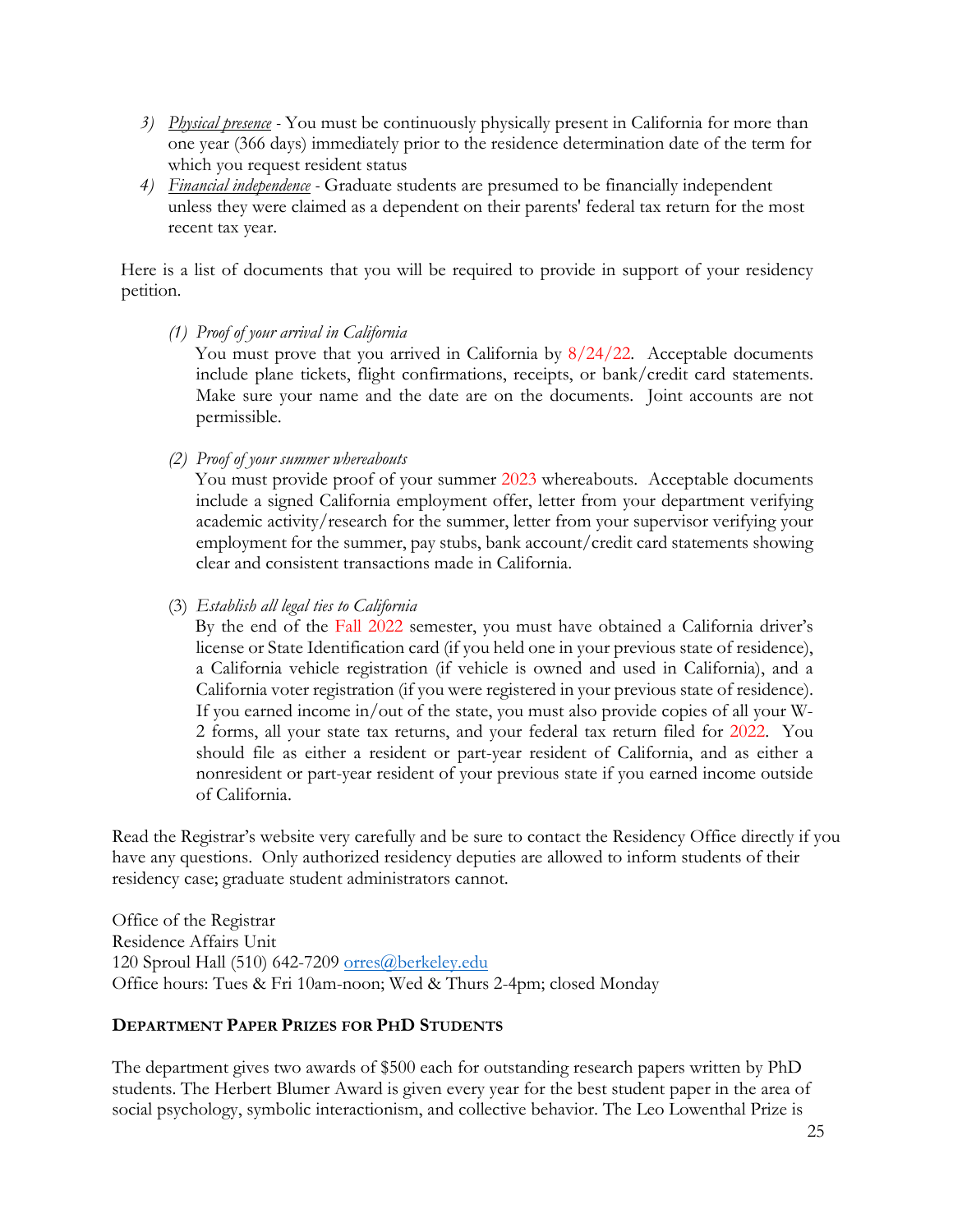given to a graduate student whose paper is in the sociology of literature and popular culture or critical theory. This award alternates between the Departments of Sociology and History. Sociology will make the next award in spring 2024.

The department also awards the Berkeley Alumni Prize for Public Sociology. The prize is awarded for a submission which conveys the results of sociological research and addresses publics beyond academia. The award is in the amount of \$4,000.

The call for these papers goes out in spring semester and the award winners are recognized at our graduation ceremony.

## **PHD PROGRAM RULES**

The Graduate Division has set a *normative time to completion* for the PhD in Sociology of 6 years although with Covid-19, the 2020 has a one-year extension and the older cohorts have two additional years. We have designed the program so that students can make timely progress through the program.

## *Coursework*

Any student who is at risk of not finishing 201A-B, 271A-C, 2 280s, and 1 elective (8 courses total) within 4 semesters will receive a warning letter from the Committee on Academic Progress (CAP). This letter will state that if you do not make reasonable progress (goals and deadlines will depend on the situation and will be clearly specified) within 1 year, you will be put on academic probation. While on probation, you can register, but you cannot be employed as a GSR, GSI, or reader. Moreover, if you do not make the specified progress during the year you are on probation, you will receive a letter stating that your registration will be blocked.

## *Incompletes*

You may request an incomplete grade from a faculty member, but the faculty member has total discretion about granting this request. Incompletes are not automatic; they are granted only in extenuating circumstances, such as severe illness. You may carry only 2 incompletes during any academic year. You must clear up all incompletes within 1 year or you will be placed on academic probation. While on probation, you can register, but you cannot be employed as a GSR, GSI, or reader. Moreover, if you do not clear up the incompletes during the year you are on probation, you will receive a letter stating that your registration will be blocked.

## *The MA Paper*

Any student who is at risk of not finishing the MA paper within normative time (by the end of the 5th semester) will receive a warning letter from the Committee on Academic Progress (CAP).

## *Qualifying Exams*

If one or more faculty members at the QE judge that a student failed, the student must re-take the exam by the end of the following semester.

## *Advancement to Candidacy*

Normative time for advancement to candidacy is the end of the  $8<sup>th</sup>$  semester in the program. Students in cohorts 2018-2020 have a one-year extension due to Covid-19. We encourage international students to advance by the end of their  $7<sup>th</sup>$  or  $8<sup>th</sup>$  semester.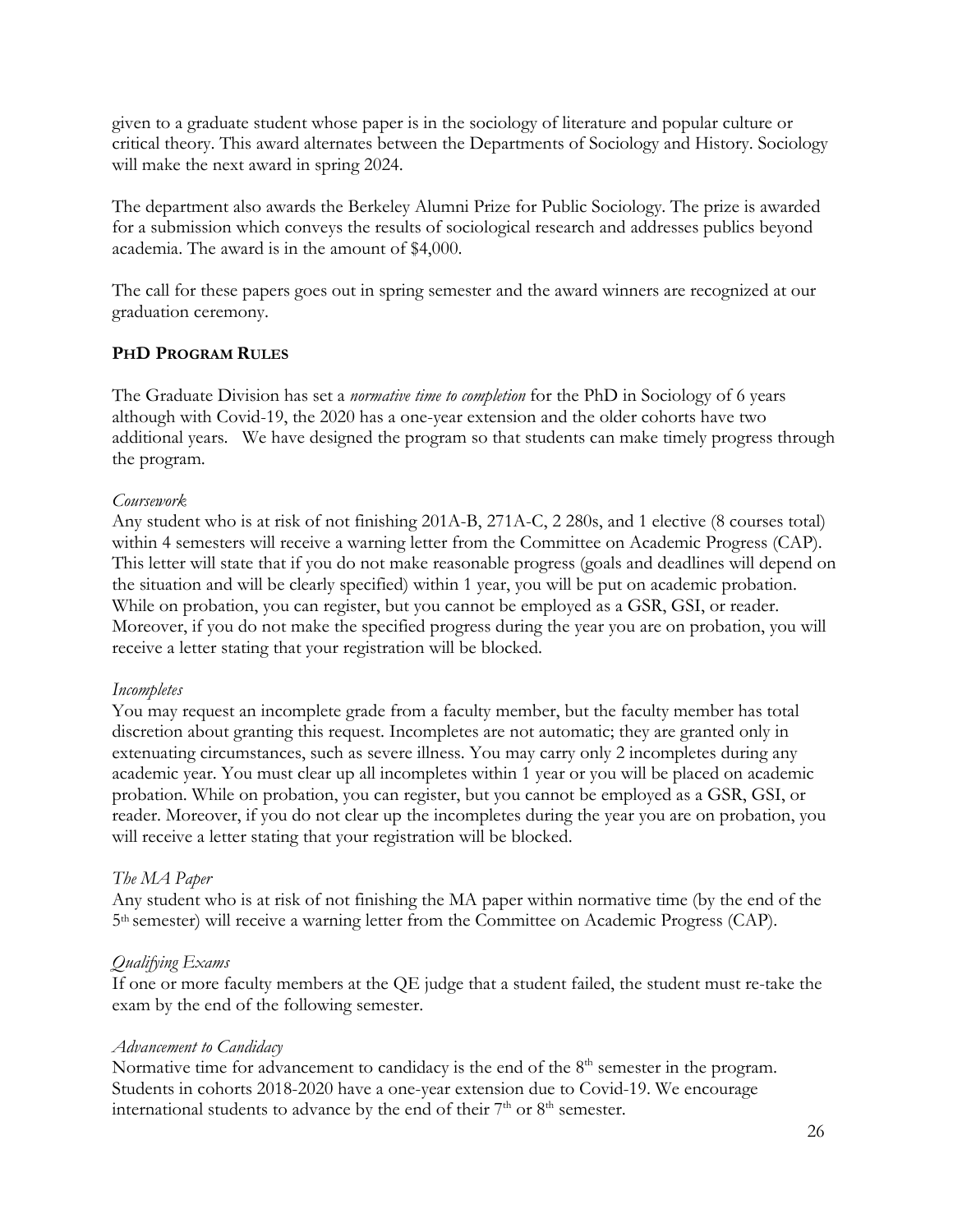#### *Research on Human Subjects*

Any living person from or about whom information is collected for a scholarly study is deemed a "research subject." The term is not limited to laboratory or clinical studies. University regulations and federal rules require advance review and approval of most human subject research. Students contemplating a research project involving humans as subjects, whether or not the work is externally funded, and regardless of the academic discipline, are obliged to find out whether the project requires review by the Committee on the Protection of Human Subjects. For more information, visit [the Committee's web site.](http://cphs.berkeley.edu/)

## *Plagiarism*

Plagiarism involves representing the work of others as your own. Plagiarism takes many forms; most commonly, copying other researchers' work or using material from paper or internet sources without citing those sources properly to give them credit for their ideas. Instructors have the right to assign a final grade of F for any course if you plagiarized a paper for a portion of the course, even if you have successfully and, presumably, honestly passed the remaining portion of the course. Any student who knowingly aids in plagiarism or other cheating (*e.g.*, allowing another student to copy a paper or examination question) is as guilty as the cheating student. The Committee on Academic Progress may impose other sanctions.

#### **MISCELLANEOUS ITEMS**

#### *Milestone Forums*

Several times throughout the year, the department holds forums for students at various stages. The forums hosted by the Director of Graduate Studies cover topics such as coursework, the MA Paper, the QE process and preparation, and the dissertation prospectus. The Graduate Student Placement chair hosts workshops on the job market.

## *Parental Leaves*

Female doctoral students who hold fellowships or academic appointments as GSIs or GSRs are eligible for 6 weeks' paid maternity leave. This leave may be taken before or after the child's birth. In addition, child bearing students can take up to 2 semesters of unpaid maternity leave and non-child bearing students can take up to 1 semester of unpaid parental leave. You can request that these leaves not count in calculating your normative time to PhD candidacy and/or degree. For details, see the Graduate Division web site [\(http://grad.berkeley.edu/financial/families/](http://grad.berkeley.edu/financial/families/)[\).](http://www.grad.berkeley.edu/policies/memo_doctoral_parent.shtml) 

## *Medical Leaves*

You can petition for up to 2 semesters of unpaid medical leave. This leave time will not count in calculating your normative time to PhD candidacy and/or degree. For information on how to petition for this leave, contact the Graduate Student Advisor or the Graduate Division.

## *Disabled Students Program (DSP)*

Students can submit a 'certification of disability' and request an accommodation for a variety of disabilities, including learning, physical, and mental. Among other things, it may be possible to request an extension of normative time. This is determined through the DSP review process. For more information, see the **DSP** website.